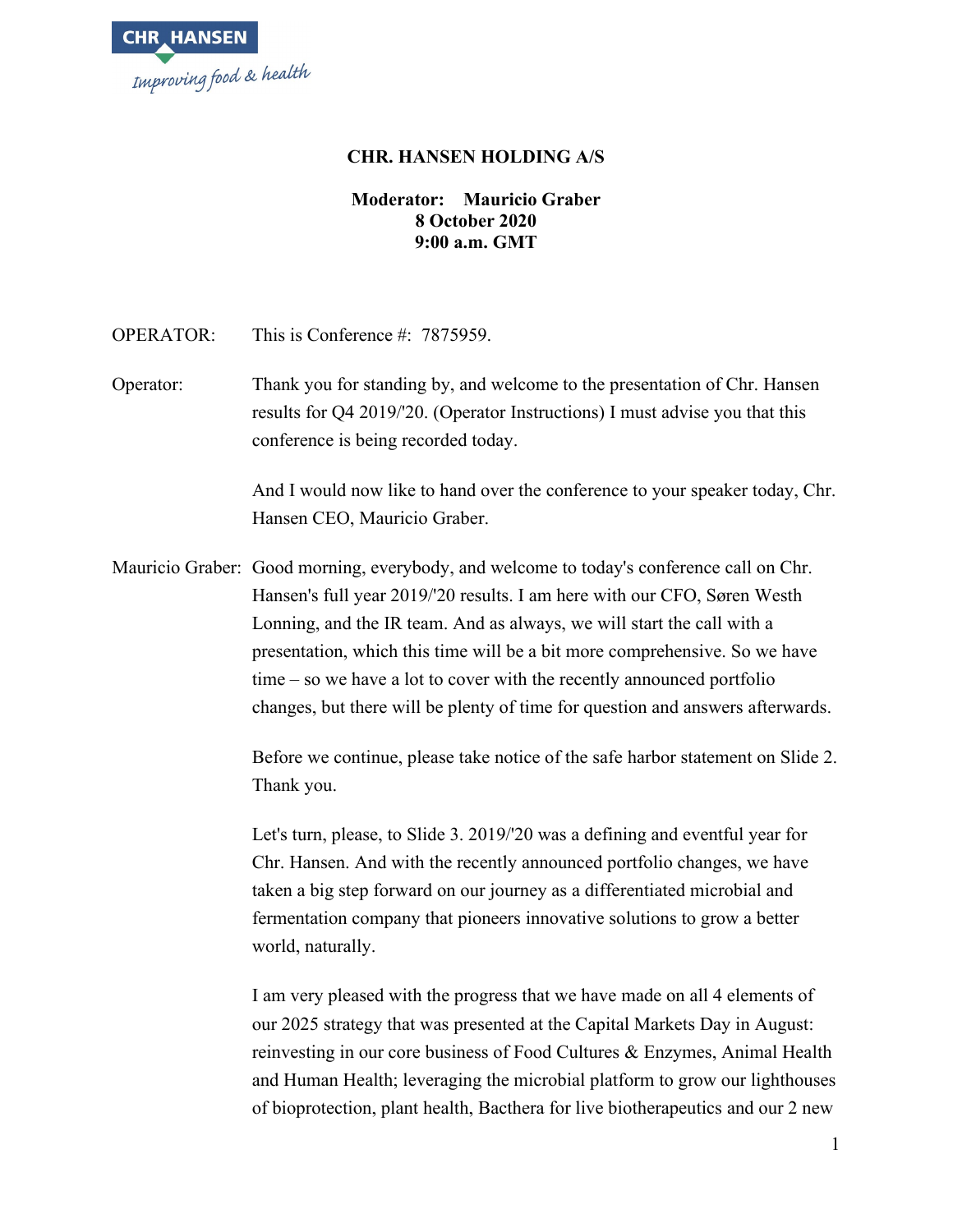

additions, fermented plant bases and HMOs for human milk oligosaccharides; extending our technology platform via M&A and partnerships; and lastly, the strategic review of our nonmicrobial assets, which has been concluded with the announced divestment of Natural Colors to EQT.

Let me elaborate a bit more on the next slide, Slide 4, please. With the portfolio changes that we have announced over the last 6 months, we are further sharpening Chr. Hansen's profile as a microbial and fermentation leader. In sum, we have acquired assets with a combined transaction value of EUR 970 million to strengthen the microbial and fermentation technology platforms while divesting Natural Colors for a transaction value of EUR 800 million.

As I have said many times in the past, Natural Colors is a great business with attractive fundamentals. However, as it does not share the technology platform with the rest of the Chr. Hansen Group, synergies are very limited. And therefore, I am very pleased that with EQT, we have found a great new home for our Natural Color business. I am sure that as an independent company, Natural Colors will be able to continue its strong track record, and I look forward to following the achievement of this great team over the years to come.

The recent acquisitions on the other side, I believe, will be great enablers for Chr. Hansen future growth and margin expansion trajectory, let me repeat, future growth and margin expansion trajectory, while contributing to our mission of pioneering microbial science to improve food and health for a sustainable future.

With HSO Health Care and UAS Labs, we are truly strengthening our Human Health business and expanding our product offering and manufacturing capabilities to what we would consider second to none in the industry. The integration is well on track and expected to be completed by the end of our fiscal year 2021. Over the next 12 months, the focus will be on integrating the 2 production sites from UAS Labs while aligning our commercial strategies and our go-to-market approach.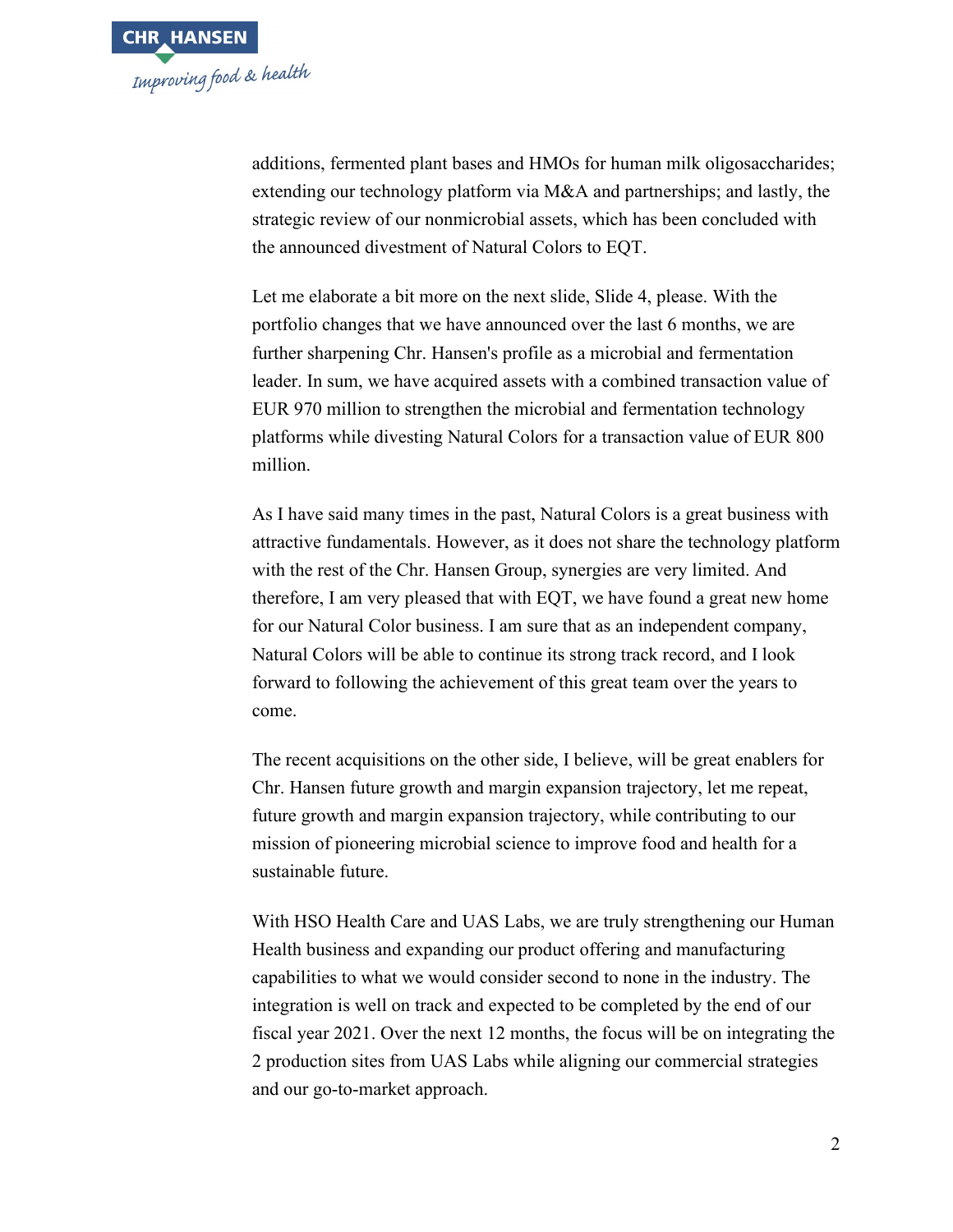

With the acquisition of Jennewein, which is expected to close shortly, by the way, we are moving into the fast-growing HMO market as one of the leading players with an unrivaled product portfolio and highly cost competitive IP protected production process. The HMO lighthouse will be managed as a stand-alone value chain with separated management team under the Health & Nutrition business area. And the #1 priority for this team will be the successful commercialization of HMOs to key customers while establishing the new manufacturing facility in Kalundborg, Denmark over the next years.

Combined, the acquisitions are expected to contribute EUR 130 million to EUR 140 million of revenues and around EUR 30 million EBITDA in our financial year 2021. Søren will comment more in detail on the financial implications, but we strongly believe that the acquisitions and the investment that we intend to do mainly in the HMO part will be highly value-creating in the long term, but we also have to accept short-term temporary headwinds to our EBIT margin due to the higher depreciation level.

With these remarks, let me move to the next slide, Slide 5, to look at the financial performance during the quarter and full year 2019/'20. In light of the global pandemic, I am very pleased to report that Chr. Hansen delivered on its guidance, demonstrating resilience and strength during this challenging year.

The group organic growth came in, in the midpoint of our range with 5 percent for the full year. Group EBIT margin before special items was 29.9 percent, slightly higher than our guidance mainly because of prudent cost management and COVID-19-related lower expenses. Lastly, free cash flow before acquisitions and special items was EUR 245 million and thus came in strongly within our more than EUR 200 million guidance because we have seen some COVID-19-related delays in our CapEx projects.

If we look at the fourth quarter stand-alone, and here, I will focus my comments on the microbial platform that is reported as continuing operations in the annual report, organic growth was 9 percent, with Food Cultures & Enzymes delivering 5 percent organic growth and Health & Nutrition growing 18 percent on the back of very strong demand for our probiotic supplements and with Plant Health contributing to growth again.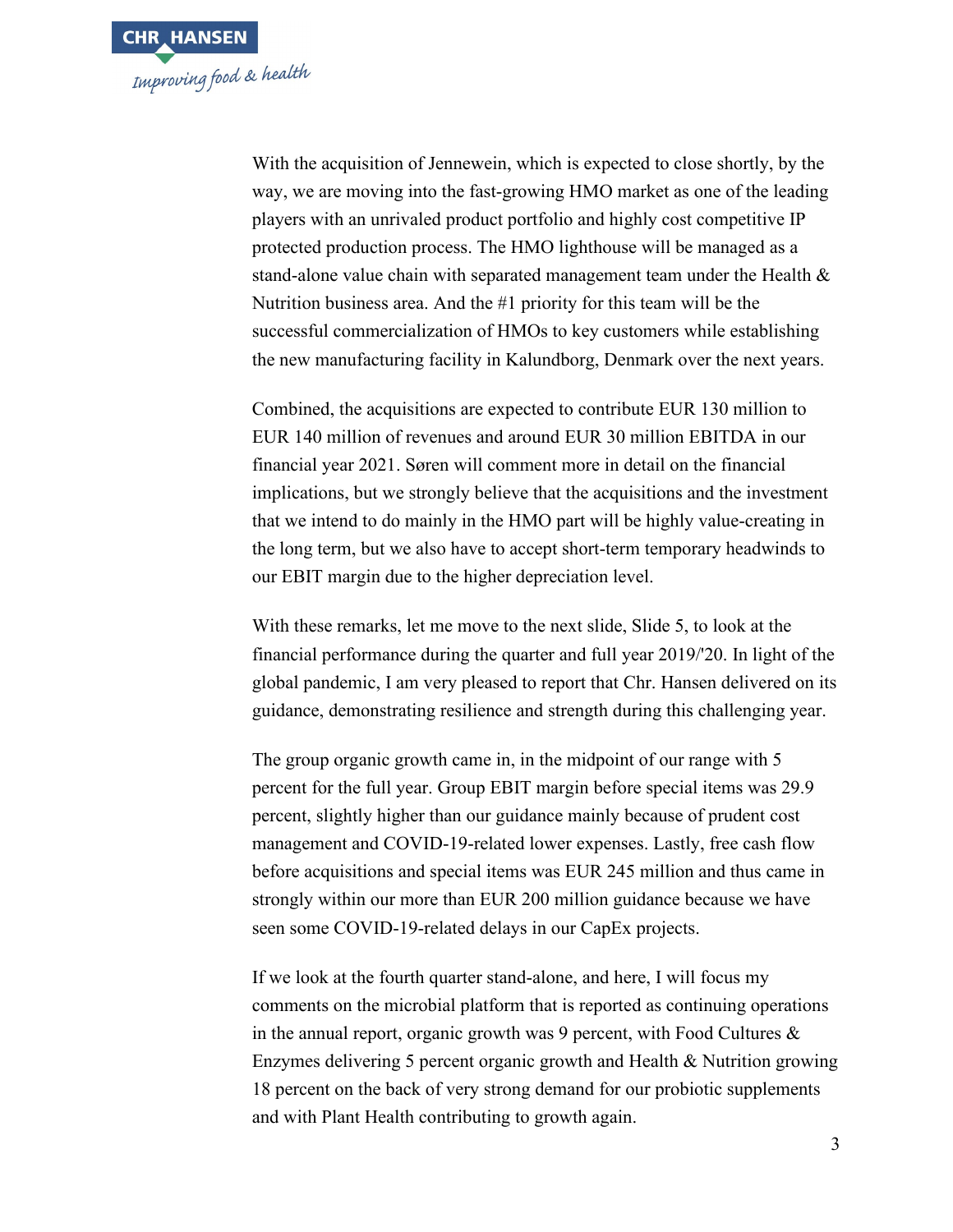

If we look at the absolute revenues in euro terms, though, the increase was only 3 percent as currencies had a negative impact of 6 percent, which will also accompany us over the coming quarters as the U.S. dollar and other core currencies have devaluated substantially against the euro. The EBIT margin before special items in the fourth quarter was impacted by the abovementioned drivers, which were partly offset by currencies, leading to a 38.4 percent margin for the quarter compared to 37.9 percent last year.

If we look at the regional performance, please turn to Slide 6. And here, again, we are looking at the numbers for the microbial platform, we see all regions contributing to grow organic growth. Europe, Middle East and Africa reported 3 percent organic growth in Q4 and for the full year. In the fourth quarter, Food Cultures & Enzymes delivered good growth despite the combined – the continued weakness in the Middle East, while Health & Nutrition delivered solid growth led by Animal Health.

In North America, we saw a deceleration in organic growth in Q4, leading to 1 percent for the quarter and 4 percent for the full year. This is mainly explained by slowing growth in our Animal Health business, which was negatively impacted by the COVID-19 pandemic, while Human Health continued its strong growth performance in dietary supplements. Food Cultures & Enzymes delivered a slight growth in the fourth quarter with better-than-expected momentum in cheese, while our wine business was impacted by a difficult harvest year and the softness in probiotic yogurts continued.

Looking at Latin America, we have seen an acceleration in organic growth, with 47 percent organic growth in Q4 and 24 percent for the full year. The contribution from euro pricing was approximately half of the growth. The main drivers for the higher growth in Q4 was our Plant Health business, which, as expected, delivered a very substantial part of its annual revenues in Q4. While in Food Cultures & Enzymes, we continue to see very good uptake of our chief solutions such as CHY-MAX Supreme.

Lastly, looking at Asia Pacific, we posted strong organic growth of 10 percent in Q4, which led to 6 percent for the year, with Human Health being the key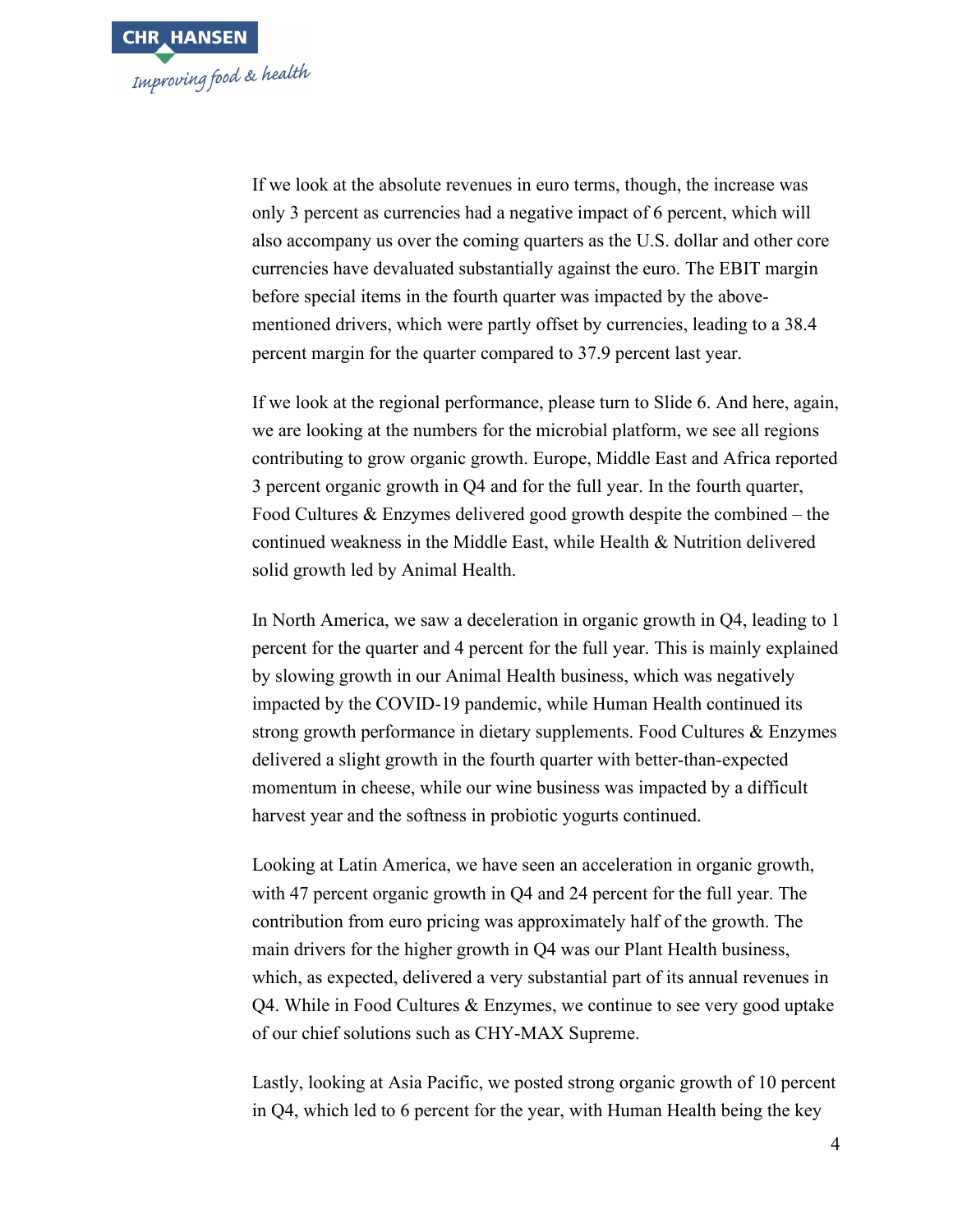

growth driver. Food Cultures & Enzymes revenues, on the other side, were down compared to last year as a result of the global pandemic, particularly in countries like China and India. In China, ambient yogurt production levels continue to be below normal, and the premium segment remains impacted by consumers down trading.

To elaborate a bit more on the COVID-19 impacts during Q4, please turn to the next slide, Slide 7. Similar to last quarter, we tried to illustrate the different moving parts here on this slide, but please only take the arrows as directional indications of the COVID-19 impacts.

While in Q3, we reported a positive net impact for Chr. Hansen on group level, in part driven by consumer pantry loading and customers building up additional safety inventories, we have seen these effects largely reversed in Q4. In addition, regional lockdowns and travel restrictions continue to have a negative impact on our ability to engage with customers face-to-face even though the number of digital interactions has been very strong.

If we look at our 2 segments, Food Cultures & Enzymes was clearly more impacted than our Health & Nutrition business as dairy end markets remain subdued in Q4, particularly in emerging markets. In our Animal Health and Plant Health business, we have not seen a substantial negative hit, other than for Cattle in North America, but we have some concerns about the slower trial activity with some customers and delayed product registrations due to COVID-19, which could affect next year performance.

On the positive side, our Human Health business delivered another record quarter. We continued strong growth, particularly in markets with welldeveloped e-commerce channels like the U.S. and Asia.

If we look at the overall commercial pipeline, we made solid progress on advancing projects with customers in Q4, but we also have to acknowledge that travel restrictions and limited access do impact our ability to run trials, close projects and sell new innovations. That said, we expect travel activity to normalize again during the course of the coming year when, hopefully, COVID-19 situation is brought more under control.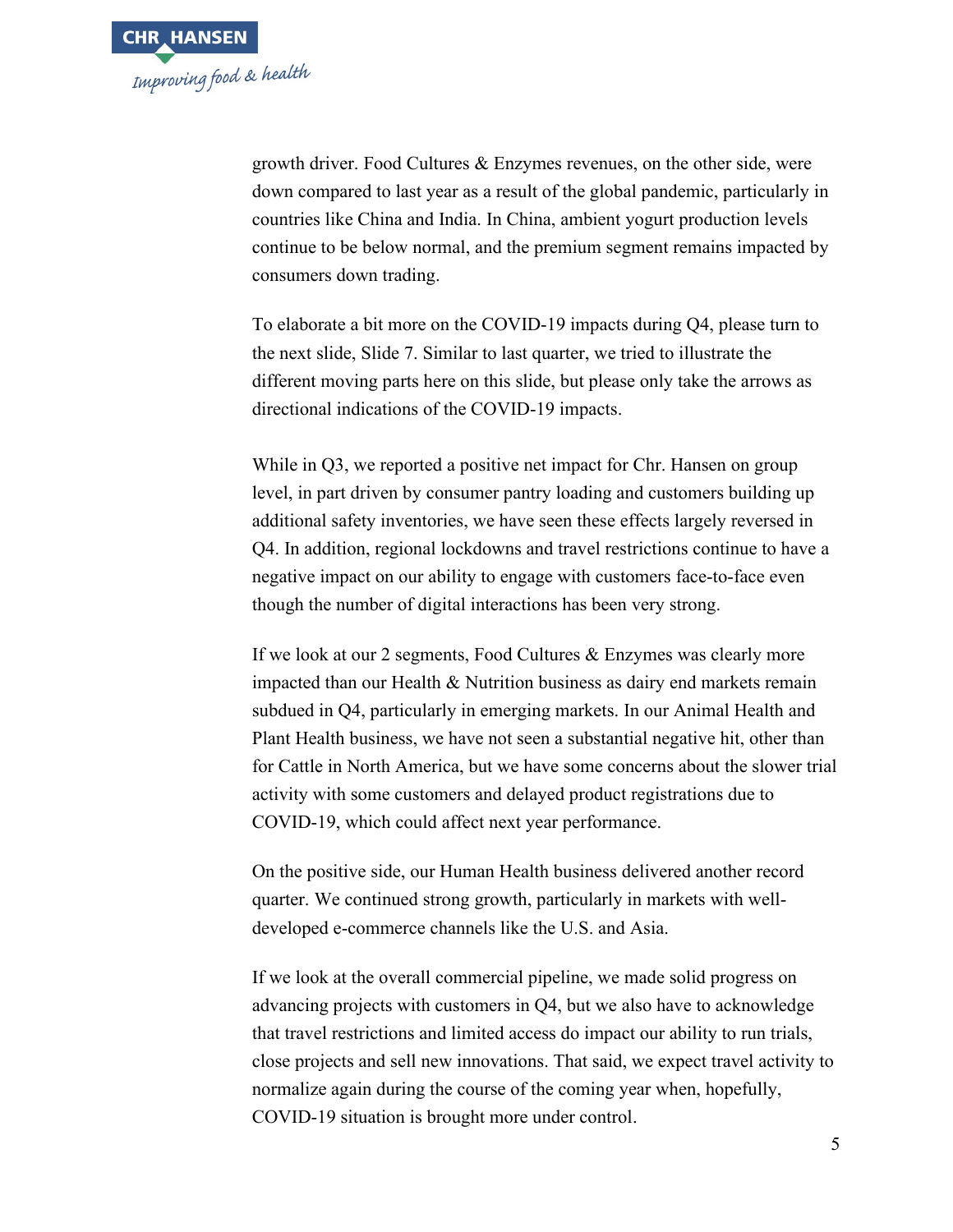

With this, I would like now to hand over to Søren for the segment review, group financials and guidance for next year.

Søren Westh Lonning: Thank you, Mauricio, and welcome also from my side.

Please move to Slide 8. Food Cultures & Enzymes grew 5 percent organically in Q4, leading to 5 percent organic growth for the year. Organic growth in Q4 was driven by a meaningful contribution from euro pricing, while volumes were flat as growth in cheese, bioprotection and enzymes was offset by muted fermented milk sales as well as decline in probiotics and wine.

As Mauricio already said, volumes were particularly hit in emerging markets like China, India and Middle East. Outside these 3 territories, organic growth in the quarter was high single digit, just shy of 10 percent and, hence, delivered both solid volume growth and euro pricing.

On a positive note, I'm very pleased to see that our projects with customers in the fermented plant base space advanced very well despite the COVID-19 challenges and that we were able to double our business in FY '20, albeit from a low base.

Looking at profitability. The EBIT margin for Food Cultures & Enzymes increased 40 basis points to 38.4 percent in Q4, driven by a positive one-off from a VAT dispute in Brazil, lower expenses due to COVID-19 and operational efficiency that were partly offset by higher freight costs, unfavorable product mix and a negative impact from currencies.

Please move to the next slide, Slide 9. In Health & Nutrition, growth in Q4 was driven by continued very strong momentum in Human Health and an expected strong contribution from Plant Health, while momentum in Animal Health was slower because of COVID-19-related disruptions in North America. Overall, this led to an 18 percent organic growth in Q4 and 9 percent for the full year. The very strong performance in Human Health was driven by dietary supplements, while infant formula had a high comparable due to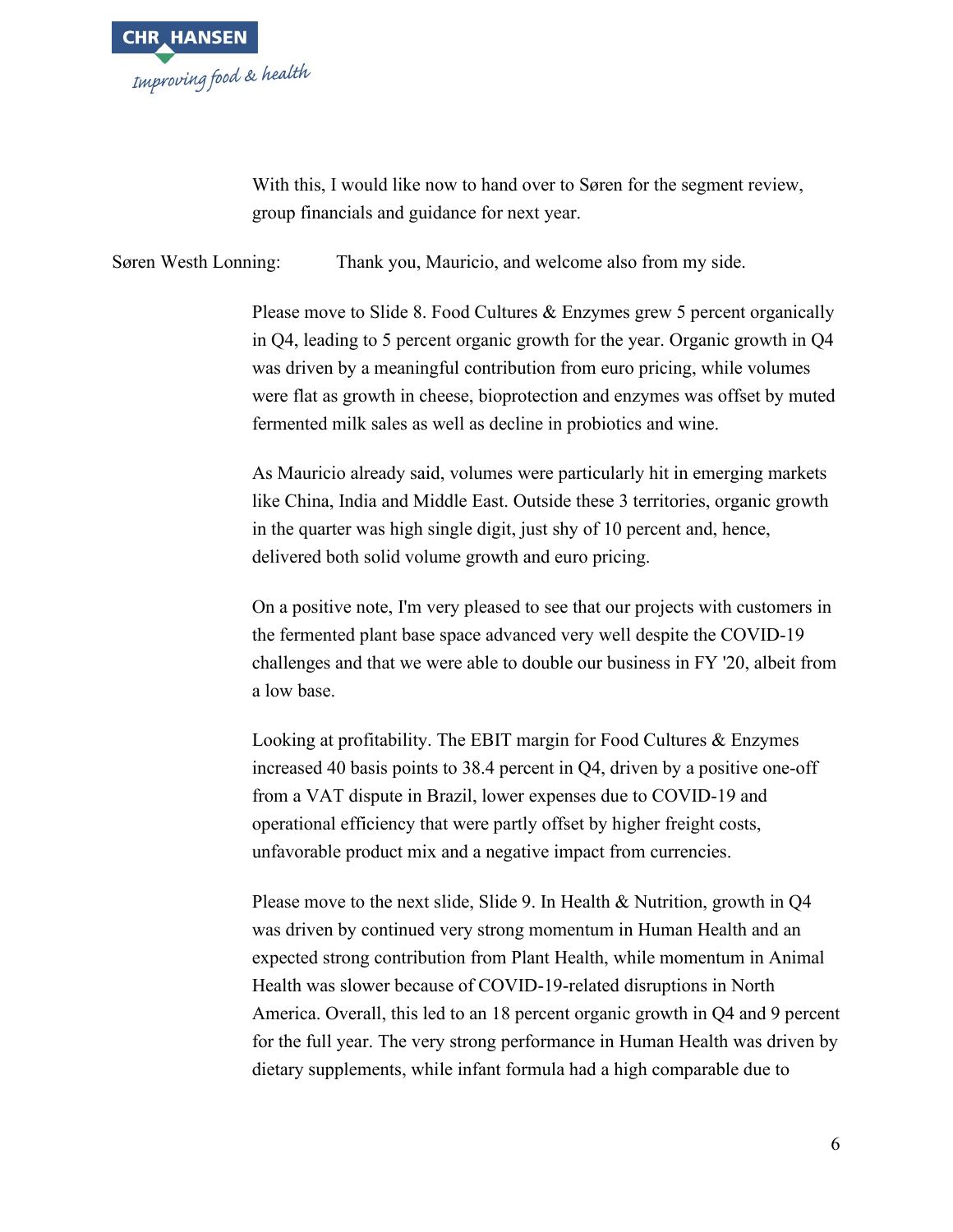

timing of orders from new product launches last year, and we also saw some destocking here related to COVID-19.

In Animal Health, growth was broadly anchored across species with a very good momentum in our new category of pet food, while regionally, North America declined and the rest of the world reported very strong growth. However, the outbreak of African swine fever in Europe and COVID-19 related negative effects are a concern going forward and here particularly for the first half of FY '20. Lastly, Plant Health reported very strong growth, as expected, as the business recorded the majority of its revenue this year in Q4 after a soft start to the year.

Looking at profitability for the Health & Nutrition business, the EBIT margins were 38.3 percent, up 90 basis points in Q4, driven by a single-line consolidation of UAS Labs, cost management initiatives and lower travel and trial expenses that were partly offset by unfavorable currencies and impairment loss of EUR 3 million related to product development in Human Health.

Let's now move to the income statement on the next slide, Slide 10, to look at the different profitability drivers for the continuing business. Please note that Natural Colors in the P&L is accounted for as profit from discontinued operations. The gross margin for the continuing operation decreased by 1.3 percentage points to 60.2 percent in FY '20 as increased freight cost, unfavorable product mix and a negative impact from currencies were only partly offset by scalability benefits and operational efficiencies. Operating expenses, on the other hand, were 1.5 percentage point below last year because of lower spending in various cost categories due to COVID-19.

The other operating income of EUR 8 million relates to the UAS Labs acquisition that was consolidated as a single-line item as well as a favorable ruling on the already mentioned VAT case in Brazil. In sum, this resulted in an EBIT margin before special item for the continuing operation, i.e., the microbial platform, of 33.7 percent, which was slightly ahead of last year.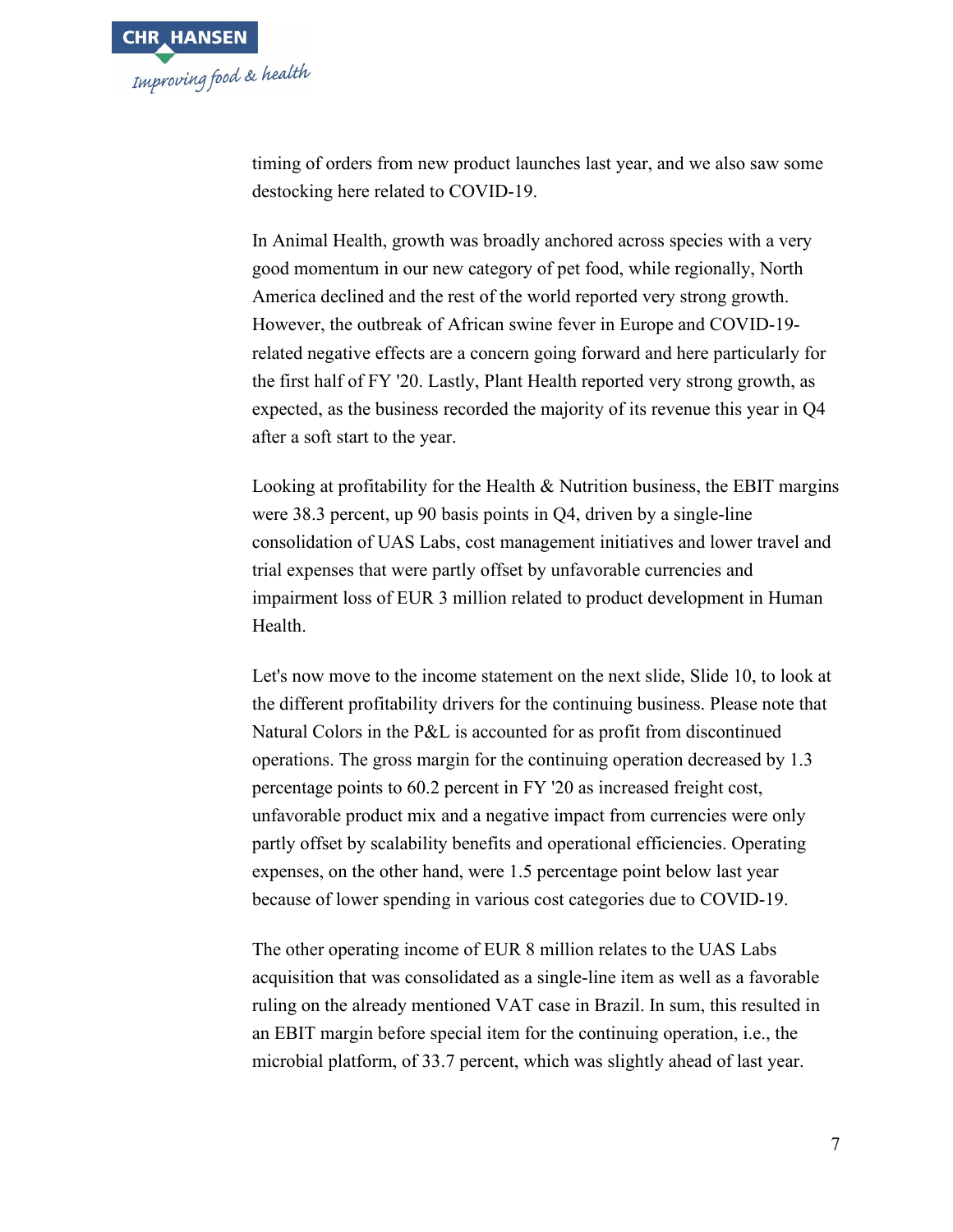Special items related to the 3 acquisitions amounted to EUR 14 million. Lastly, we also booked a EUR 4 million loss related to our joint venture, Bacthera, which is in line with expectation as the business continues to ramp up.

Please move to the next page, Slide 11, for cash flow and leverage. Free cash flow before acquisitions and special items for the group, including Natural Colors, increased substantially to EUR 245 million. Cash flow from operating activities was EUR 36 million compared to EUR 299 million in 2019. The increase was driven by a positive development in working capital, especially with trade receivables and a temporary governmental liquidity supporting initiatives against COVID-19. The latter was close to EUR 10 million, which will reverse in FY '21.

Cash flow used for operational investing activities was EUR 140 million and thus on par with last year when excluding the inflow from the sale and leaseback of the company's main site in Hørsholm. However, it was lower than anticipated at the start of the year as COVID-19 delayed several CapEx projects during the second half of the year.

Leverage increased as a consequence of the recent acquisitions to 3.1x EBITDA, and we'll see another step-up to between 3.5 to 4x EBITDA in Q1 because of the Jennewein acquisition. However, it is our ambition to bring down leverage again to a level which is in line with an investment-grade credit rating of approximately 2x at the end of the financial year 2021. And the proceed from the Natural Colors divestment will primarily be used for this.

Also note that the Board of Directors had decided not to propose an ordinary dividend, but instead expects to pay out an extraordinary dividend at least in line with a normalized dividend after the Natural Colors divestment has been closed.

With this, I would now like to move on to the guidance for FY '21 on the next slide, Slide 12. The financial year 2021 is going to be a year of transition, given the recent portfolio changes and with relatively high uncertainty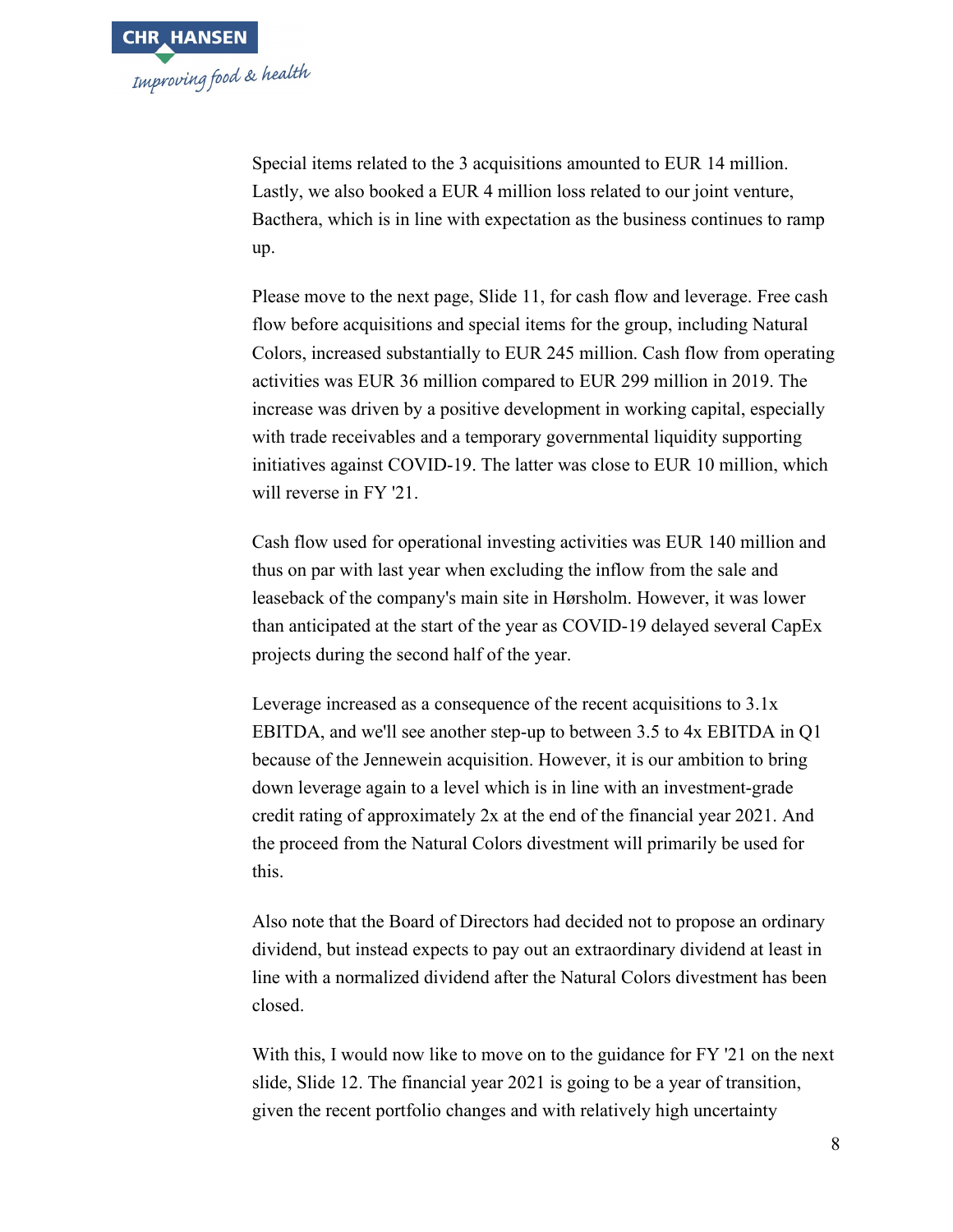

because of the continuing COVID-19 pandemic. Therefore, we take a cautious outlook for the coming year.

We expect group organic growth to be between 5 percent to 8 percent, with the highest contribution from Health & Nutrition. Both Health & Nutrition and Food Cultures & Enzymes are expected to grow solidly and outgrow their respective underlying markets. Given recent currency movements, we also expect a positive contribution from euro pricing of around 2 percent on group level.

The EBIT margin before special items is expected to be in the range of 27 percent to 28 percent. And free cash flow before acquisitions, divestments and special items is expected to be between EUR 120 million and EUR 160 million. And I will elaborate a bit more on both EBIT margin and free cash flow on the next slide.

Please turn to the next slide, Slide 13. Looking at the EBIT margin before special items first, there are a number of moving parts that will impact group profitability next year. First, portfolio changes. Combined, the acquisition of HSO Health Care, UAS Labs and Jennewein and the divestment of Natural Colors are expected to have a small net negative impact on EBIT margin. The portfolio changes are, however, EBITDA margin accretive in the range of 1.5 to 2 percentage points and thus reflects a sizable increase in depreciation and amortization driven by the purchase prices.

If we look at the acquisitions separately, then we expect EBIT margin for HSO Health Care and UAS Labs to gradually increase over the strategy period and reach around 30 percent by FY '25 as we realize cost and revenue synergies from '22 onwards. The same is true for Jennewein, but here, we first need to establish the manufacturing facility in Denmark and gain critical mass. So it will take more time for margins to reach around 30 percent, and thus, we see this to be realized beyond '25, however, with very solid progress by '25.

To give you a point of departure for your models, for FY '21, we expect a net EBIT loss from Jennewein of around EUR 10 million to EUR 15 million, while EBITDA is expected to be around 0. And while the PPA for Jennewein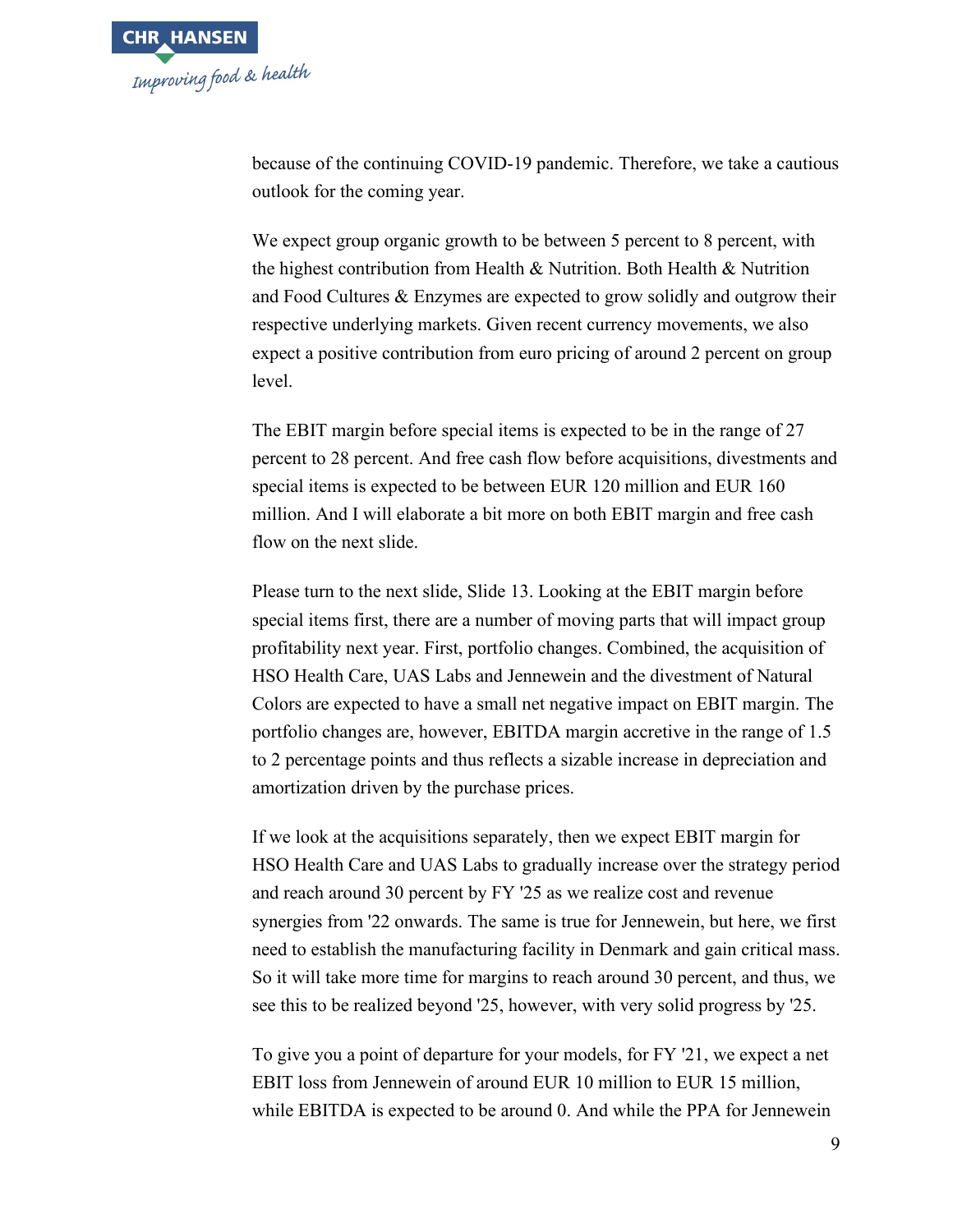is still being finalized, we estimate that the depreciation and amortization impact of all 3 acquisitions combined would be around EUR 35 million, which equals around EUR 25 million net extra after the divestment of Natural Colors.

The EUR 25 million extra roughly corresponds to the combined D&A on the purchase prices for the 3 acquisitions. The sizable impact on depreciation from the acquisition also means that EBITDA margin for FY '21 is expected to be on par with last year, including the Natural Colors business.

The second driver is currency. Key currencies, such as the U.S. dollar and the Chinese renminbi, have moved meaningfully over the past months, and this not only has an impact on absolute revenues, but also on our EBIT. As currency rate stands to date, we expect up to 1 percentage point negative impact on group EBIT margin. With the portfolio changes, our exposure to the U.S. dollar has increased slightly on both revenues and earnings. For further details, please refer to the sensitivities that we provide by default in all our quarterly reports.

Thirdly, the EBIT margin of the underlying business will also be lower than last year as the 2019/'20 numbers contain some positive one-offs that I highlighted before. And furthermore, we expect to return to normal travel activity and cost levels during '21 and intend to ramp up investments in our key 2025 strategy initiatives, for example, for the new fermented plant bases lighthouse. So in short, we will execute on our strategy and we will resume to traveling in our commercial organization as soon as possible.

Finally, let me emphasize that despite the many moving pieces in our EBIT margin in FY '21, we do remain fully committed to delivering underlying margin expansion by 2025, and the 3 recent acquisitions all strongly supports this.

Moving to the next slide, Slide 14, for some brief comments on CapEx and cash flow. We expect CapEx for '21 to be around EUR 200 million. The stepup is related to the HMO lighthouse and especially the new factory that we will build in Kalundborg over the next couple of years. In total, we will spend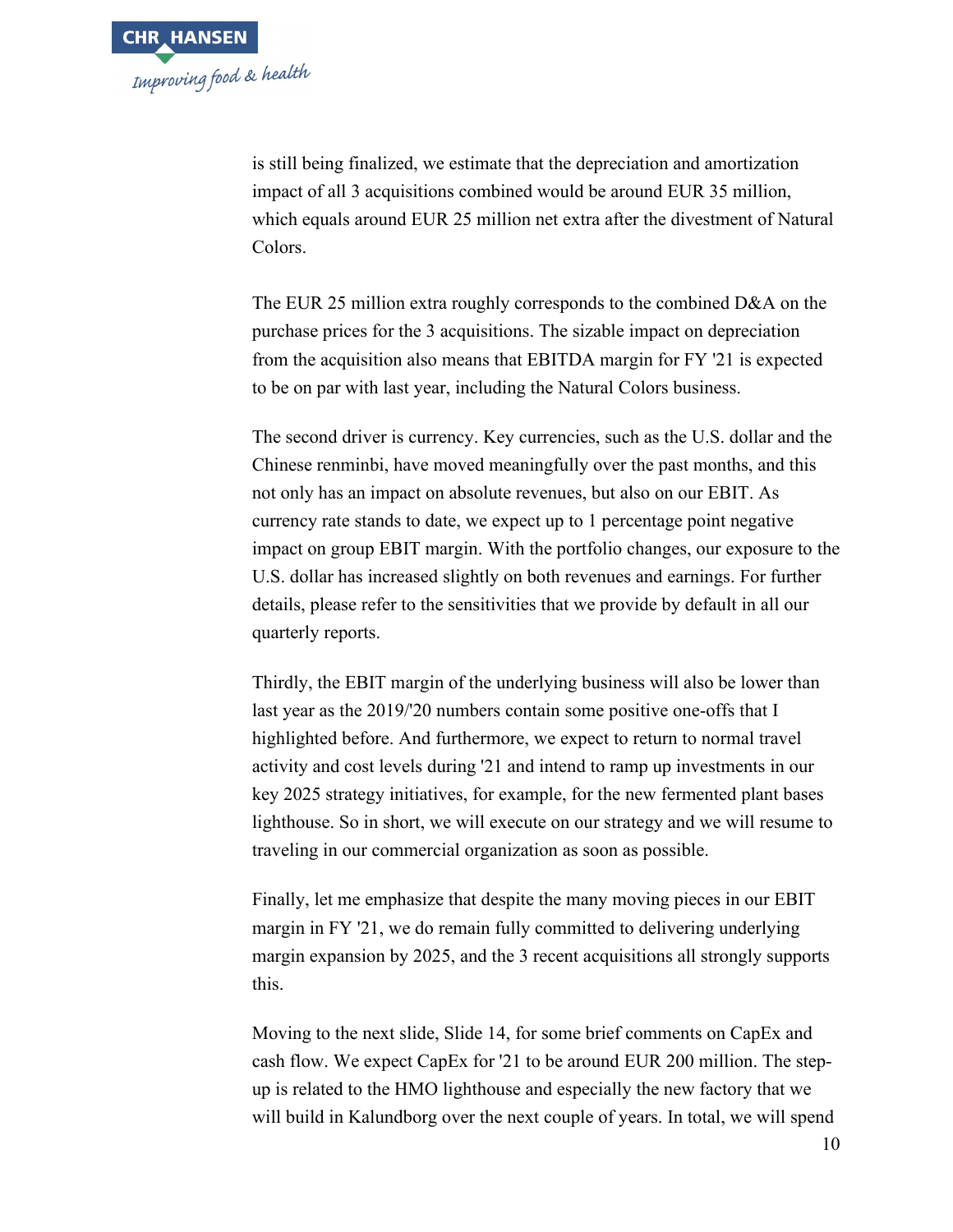more than EUR 200 million on CapEx for HMOs until 2025, of which less than EUR 100 million will be spent next year, including the purchase of the site.

Excluding the HMO investment, the CapEx-to-sales ratio for the continuing business is expected to be lower than in 2019/'20 and you should expect this trend to continue over the strategy period, as we have said at the Capital Market Day.

Operating cash flow is estimated to be at a similar level to 2019/'20, and this despite a normalization of certain working capital items and higher interest cost, while cash taxes are estimated to be lower than 2020 due to the acquisitions made. So in short, free cash flow would target an increase had it not been for the HMO acquisition.

And with this, I would now like to hand back to Mauricio.

Mauricio Graber: Thank you, Søren. 2019/'20 was a very eventful year, and we ended with the launch of our 2025 strategy that not only sets the framework for the next 5 years, but also for the next financial year. The priorities are very clear.

> First, customers. We will continue to collaborate as closely as possible with our customers in this challenging COVID-19 times to help them maneuver the uncertainty and economic headwinds.

Second, innovation. Bringing new innovation to market remains crucial. And here, I am particularly excited about the new product pipeline of our lighthouses bioprotection and fermented plant bases.

> Third, operations. We will continue to realize scalability benefits and operational efficiencies as a key lever for this is the integration of our recently announced acquisition businesses, but also continuous improvement in our flagship Copenhagen plant.

> Four, people. Our people are Chr. Hansen's largest asset, and employee safety remains the #1 priority during these unprecedented COVID-19 times. Additionally, the focus for fiscal year '21 will be on successful integration of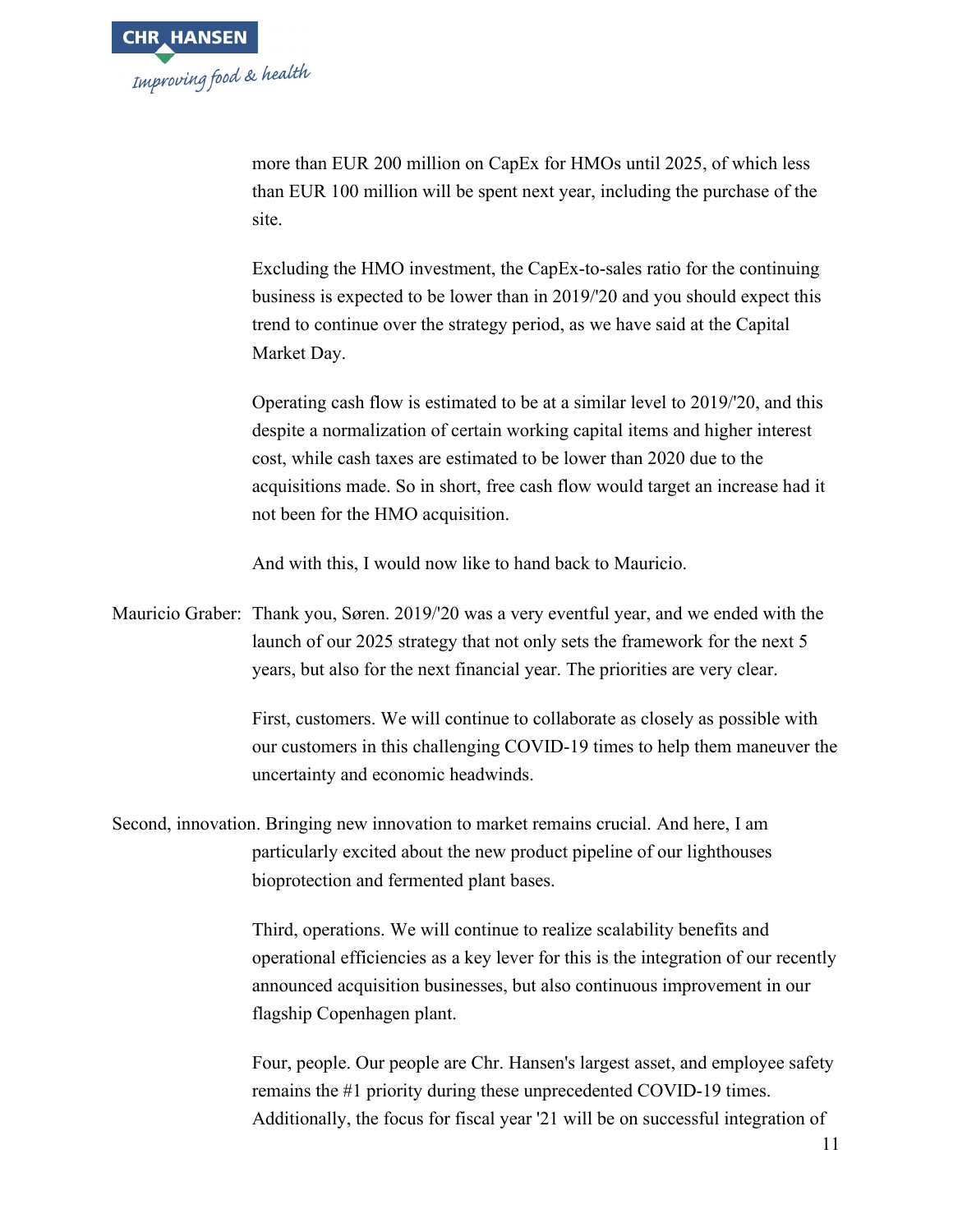

the more than 350 new employees from UAS Labs, Jennewein and HSO Health Care.

Lastly, on purpose. The global pandemic has only increased the urgency for more sustainable development. And at Chr. Hansen, we will further drive our sustainability agenda to draw – to grow a better world, naturally.

Please turn to the next slide, Slide 16. We have made good progress on our new sustainability targets that were issued together with the new long-term financial ambition. As part of – as per the end of  $2019/20$ , more than 80 percent of Chr. Hansen revenues contributed to the United Nations Sustainable Development Goals. And we continue to make an impact with our products by increasing the adoption of natural solutions in crop farming, reducing yogurt waste and increasing the number of people that consume our probiotics daily.

We have also joined the Science Based Target initiative this year to support the Paris Agreement. And our global operations team will continue to drive initiatives to deliver on our new environmental targets. Lastly, it goes without saying that we continue to invest in talent management, and we will advance our diversity agenda while making sure Chr. Hansen remains a safe place to work.

With that, let me wrap up. Chr. Hansen delivered a solid set of results during the fiscal year of this global pandemic, growing our business profitably and delivering a strong free cash flow. Trading conditions are expected to remain challenging next year, which is why we take a cautious stance and have chosen a broad guidance range for the year.

Third, on top of that, fiscal year '21 will be a year of transition as we carve out Natural Colors and integrate our recent acquisitions. Additionally, currencies are expected to have a substantial negative impact next year, as Søren already described. Despite these short-term headwinds, let me emphasize that I could not be more excited about the future that lies ahead of Chr. Hansen as a microbial pure-play. And I look forward, together with the leadership team, to put our 2025 strategy to work.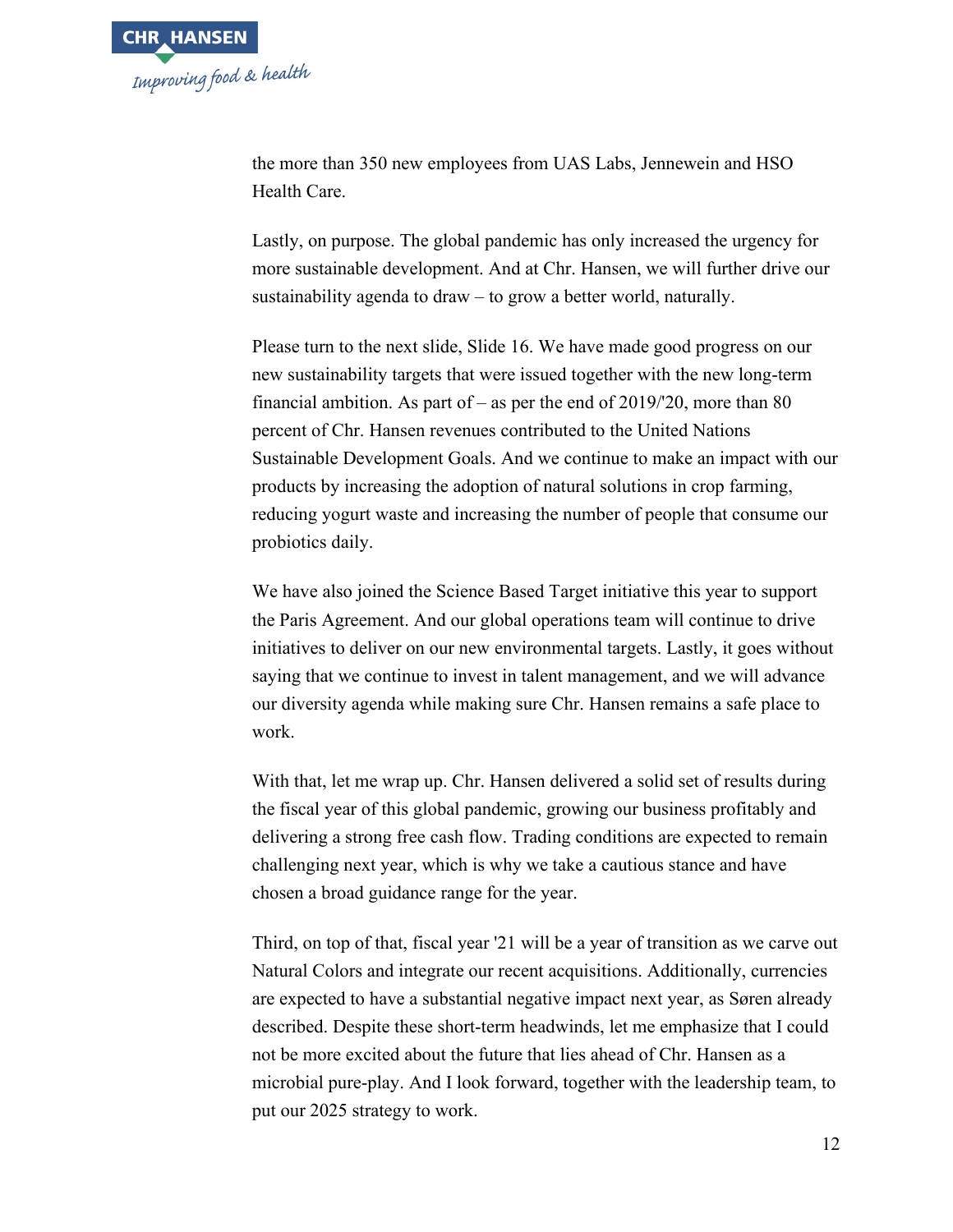

With this, I would like to open up the call for question and answers. Thank you.

Operator: (Operator Instructions) And your first question comes from the line of Jonas Guldborg from Danske Bank.

Jonas Guldborg: A few questions from my side. First of all, if you could elaborate a bit on the commercial project pipeline and its expected impact on organic growth in '21. As I hear you, we are now entering a phase where you expect to see a negative impact. So how much of, you could say, your normal outperformance compared to core end markets will – how much decline will we see here?

> Then if you could also tell us how long the PPAs on the acquisitions will run and also give us the impact from the VAT dispute in Brazil on Q4.

Mauricio Graber: Thank you, Jonas. I'll take the first part on the commercial pipeline and pass it on to Søren to comment on the specific of the PPAs and the VAT case in Brazil. So obviously, what we're trying to give you is the perspective on the commercial pipeline as we don't have a crystal ball going into next year.

> I think the important dynamics that I mentioned during the call is, first of all, our pipeline is strong and solid, which means that the ways of working with the customers and engaging on the co-creation of solutions that benefit consumers and their brands are ongoing. And I want to give confidence about that.

> The number of interactions with customers on what I would call the new normal, which is working at a distance with less physical presence or face-toface meetings, is also working because we are closing projects and we are winning projects. But we are cautious about the potential impacts of COVID-19. And it doesn't affect all business areas the same.

> In Food Cultures & Enzymes, it's more about the ability of being able to close projects by being on-site with some of the customers. In Animal Health, I highlighted the importance of, for example, product registrations that may be delayed because of government delays due to COVID-19. In Human Health,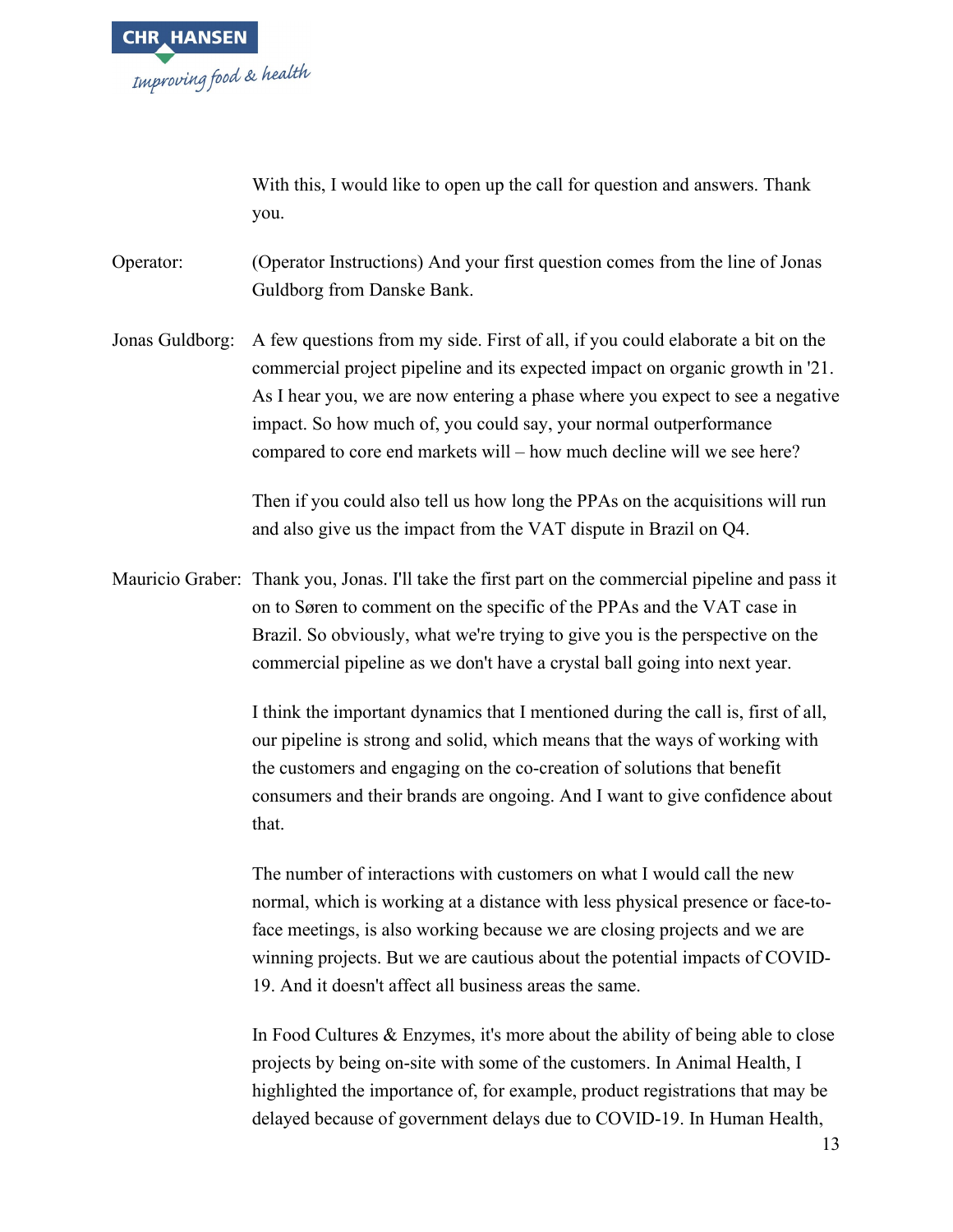

we continue to see a very high interest of customers launching products that address immunity or other key areas.

So we go into the year with a full pipeline and with optimism about our ability to be able to close those projects with customers that convert into new win revenues for us. Søren, on to you for the other parts.

Søren Westh Lonning: Yes. Regarding the VAT dispute or case in Brazil, bear in mind that this is not a case fully specific to Chr. Hansen, but a ruling at the Supreme Court that influence basically all companies operating in Brazil, in some way, shape or form. And the impact is between EUR 3 million and EUR 3.5 million in the quarter, and it's impacting Food Cultures & Enzymes and Natural Colors. And it is to a level where Food Cultures & Enzymes is the majority, but there is also an impact in Natural Colors in this amount.

> When it comes to the PPA and the duration here, it's really a difference between the different types of assets that are being created under the PPA. So there are some that are being depreciated over less than 5 years, some that will be depreciated over 10 and some between 15 and 20, depending on whether it's trademarks, it's IP, it's customer contracts and relations, et cetera. So quite a bit of difference in that link.

> And maybe just to put it in perspective, if you look to the PPA that we will be doing here of having to do over the coming years, then we are basically depreciating that over a period of time. Whereas the gain that we will get from Natural Colors, here, we are selling an asset of – for EUR 800 million, and the – you can say there will be a gain, net profit gain of between EUR 700 million and EUR 650 million. That will all hit our net profit in FY '21.

> So you sort of – when we divest, it's all coming in a lump sum in net profit in 1 year. And when we make the acquisitions, we are depreciating over a period of time. And I think that's just – when you look to the numbers, we are basically divesting our Natural Color business for more or less what we have to pay net of taxes for the other 3 businesses. And when you look at it, it just hits from an accounting point of view, not cash flow, but from an accounting point of view very differently.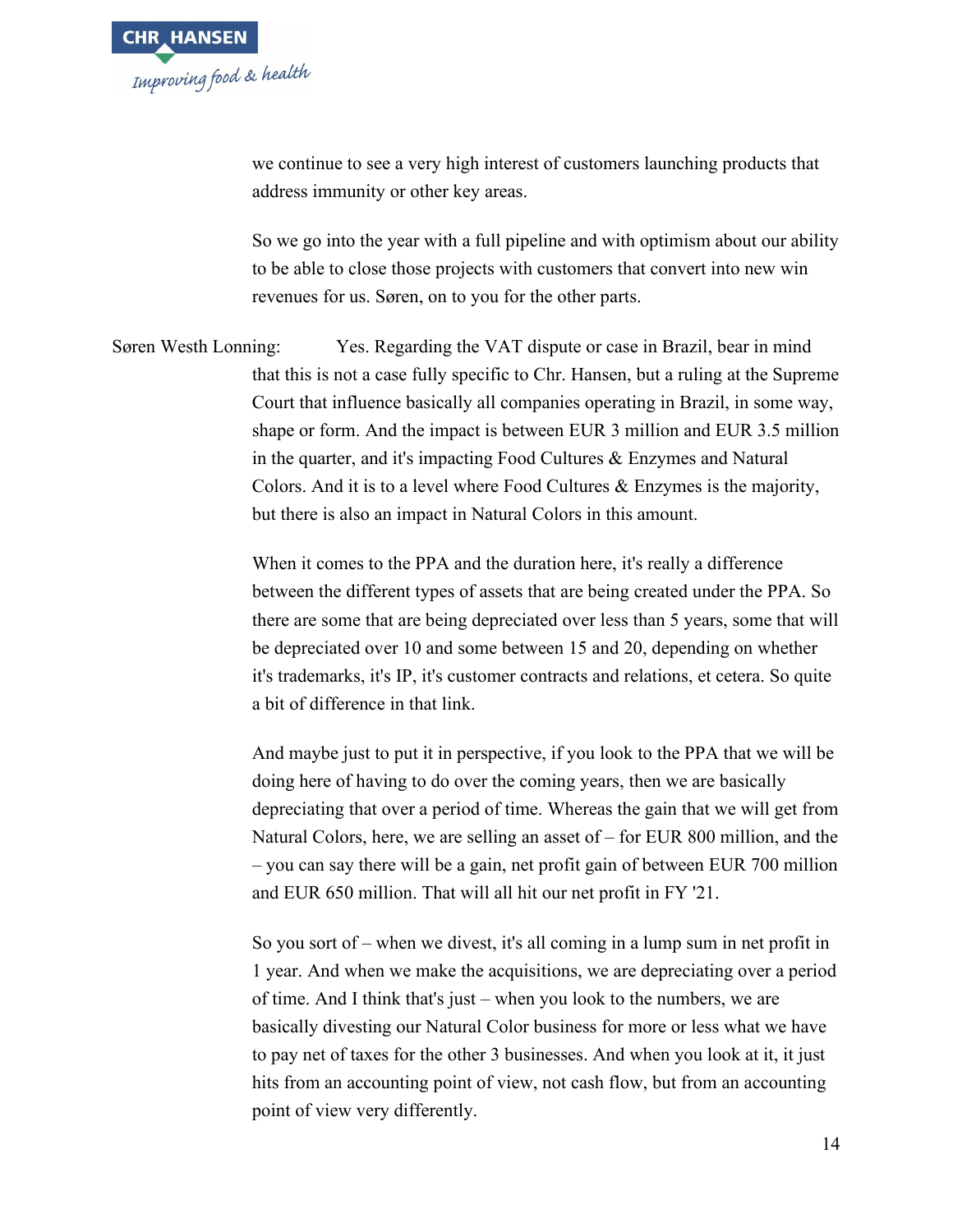

| Operator:     | Your next question comes from the line of Søren Samsøe from SEB.                                                                                                                                                                                                                                                                                                                                                                                                                                                                                                     |
|---------------|----------------------------------------------------------------------------------------------------------------------------------------------------------------------------------------------------------------------------------------------------------------------------------------------------------------------------------------------------------------------------------------------------------------------------------------------------------------------------------------------------------------------------------------------------------------------|
| Søren Samsøe: | Søren here from SEB. Just a couple of questions here. First of all, if you can<br>elaborate on the growth of yogurt in China. It seems like it's been quite weak<br>in Q4. This is something you expect to go into the coming year? Or do you<br>see any positive elements by the end of the quarter?                                                                                                                                                                                                                                                                |
|               | Secondly, on this Page 9 in your slide, you mentioned an impairment in                                                                                                                                                                                                                                                                                                                                                                                                                                                                                               |
|               | Health & Nutrition. Maybe you can just elaborate a bit on that.                                                                                                                                                                                                                                                                                                                                                                                                                                                                                                      |
|               | And then finally, if you could risk a comment on sort of now that what you're<br>saying is that it will take some years before the margin of the acquired units<br>come up to par with the rest of the group, maybe if you could elaborate a little<br>bit on the risk of you not actually reaching that within the period. It's a pretty<br>long period, so that, of course, also increases the risk that you do not reach<br>your targets. So maybe just talk around that a little bit.                                                                            |
|               | Mauricio Graber: Thank you, Søren. Talking about China, so for sure, we have highlighted, and<br>I think Søren mentioned that very clearly, that on Q4, if you would exclude<br>the markets of China, India and the Middle East, the growth for Food Cultures<br>& Enzymes would have been high single digits or close to 10 percent. So<br>obviously, COVID-19 has impacted those markets from a consumer<br>sentiment, consumer behavior and also from an ability to produce and have<br>products available to the consumer at an acceptable cost.                 |
|               | If you think about China, I believe these are the factors affecting the Chinese<br>market. First and foremost, the production of fermented yogurt has not totally<br>normalized in China. And even though you see some of our large Chinese<br>customers reporting solid results, a lot of that may relate to fluid milk where<br>you think we – where you know we play less. So we need to see a<br>normalization of the production of fermented milk in China, yogurts, both<br>ambient and chilled, and we expect that to normalize during the fiscal year<br>21. |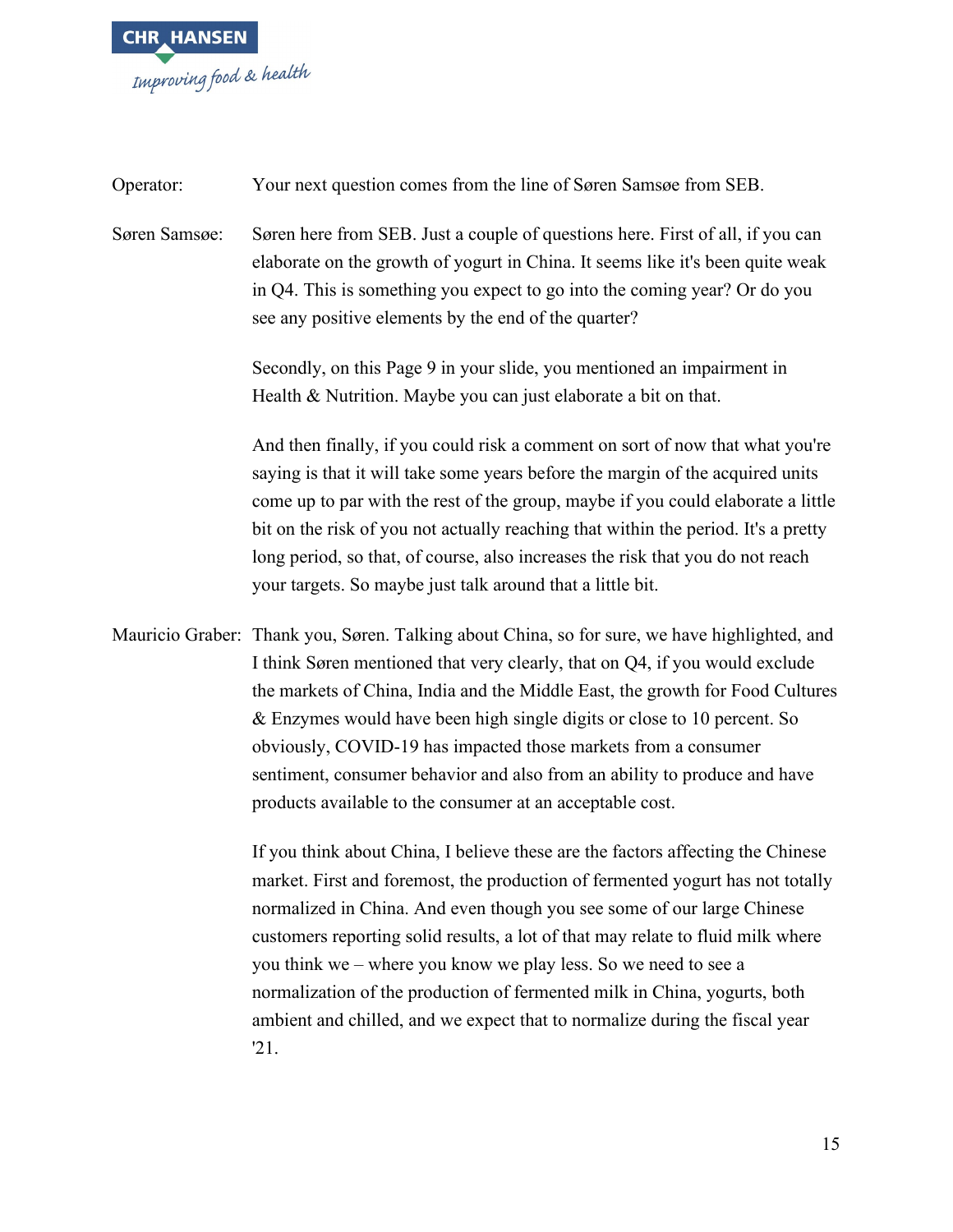

However, you also see a consumer that faces a lot more uncertainty around job security, trade tensions, economic conditions and where disposable income remain more of a challenge, and we have said before that geography is still a premium item in China. So we continue to see some down-trading from chilled – premium chilled to ambient.

Now what's on our agenda is, of course, to innovate and co-create with our Chinese customers to have innovation in ambient so that we see growth and also to bring new solutions that attract consumers into chilled. So I don't want to show overly high optimism, but I am confident that we are working on the right topics on China where this has been, for sure, a challenging year, particularly for Food Cultures & Enzymes.

On the margin, before I pass it to Søren, I just want to highlight, Søren, the following: for sure, there is an EBIT margin impact on the PPA and the acquisitions. But very important that if you look at the EBITDA, and we highlighted that in Søren's presentation, we delivered an EBITDA margin this year of 37 percent, which is roughly where we expect to also be going forward. So I just wanted to highlight that.

Søren, I pass it to you for the impairment and other comments.

Søren Westh Lonning: So we expect an EBITDA level in '21 that is quite close to what we delivered in '20, including the Natural Colors business of around 37 percent.

> Now when it comes to the impairment, first, let's take that question, it is around EUR 3 million. And it relates to a development project for developing a new solution in Human Health based on probiotics and where the development and the supporting evidence behind that development did simply not meet the expectations that we had, and we have chosen not to commercialize that.

> I mean we – you should be understanding that we are executing quite a lot of innovation projects every year, and we generally have a high success rate. But in this case, it simply didn't meet the end points that we expected, and hence,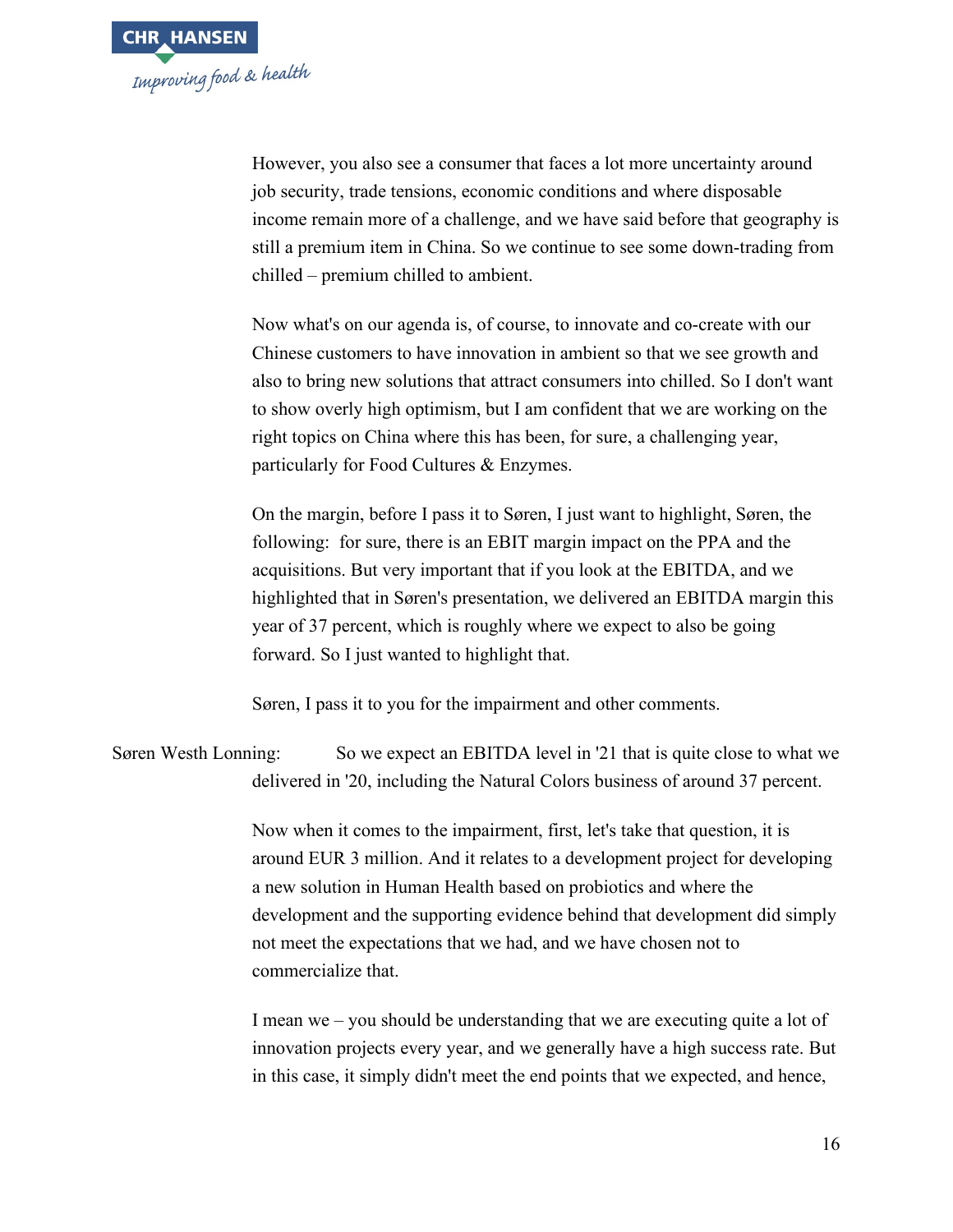

we decided not to move forward with it. So that's the impact. And that goes solely into the Health & Nutrition area, and it relates to Human Health.

When it comes to the acquired businesses and the risk of delivering to what we have said here, I would say, when we take the UAS Labs and HSO Health Care and combine that, I would say we have a – these are existing businesses. It's businesses that – where we're operating already today. There are some very clear synergies both on the operational side and on the commercial side and the R&D side. And I would say we have a high confidence that we can deliver here.

Bear in mind that we, when we announced this, said it was sort of being EBITDA neutral to the group. It would have a short-term negative impact in the first year of minus 1 percent when we announced UAS Labs. And of course, when Natural Colors drops out, then the effect becomes somewhat larger, so more to the tune of 1.2 percent, 1.3 percent. So that's it.

But we also said in that announcement that we expect '25 to hit the group level of around 30 percent. And hence, there is a very clear story, and we have a high confidence level around that because it's known to us and we know exactly what to do. Of course, top line development is always – there's always an uncertainty related to that, but no more than what I see in our existing Health & Nutrition business.

When it comes to Jennewein, it's slightly different in the sense that this is more than emerging business. So we are entering into a field that is in its infancy, I think we can say, but where there's been a lot of the very strong IP development and first product development. And the uncertainty here, it's not so much for me, not so much about the end point, but more about the speed by which we will reach it. So will we hit the 30 percent in '26, '27 or '28? It's difficult for me to issue that guarantee based on the fact that it is an emerging technology platform and solution space.

But we are extremely excited about this journey. There are a lot of growth opportunities. We expect the market growth to be around 30 percent plus. And we believe that we will emerge as one of the absolute leading players in this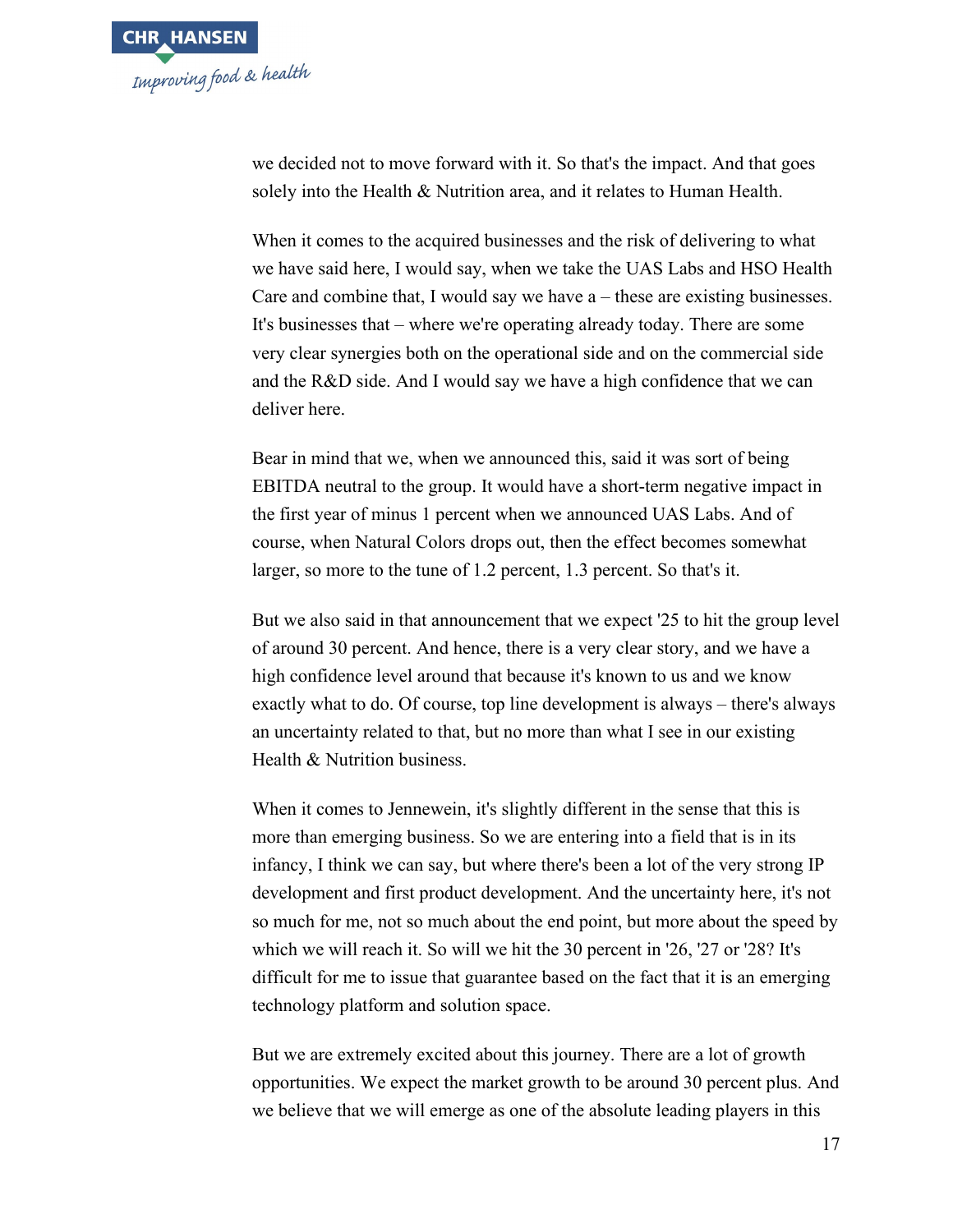

field. And there will – as we build scale and as we construct the sites that we need to construct in Kalundborg, Denmark, then there is also a very strong margin journey in this area. And we'll make good progress on that until '25. But when exactly we'll hit 30 percent, I mean that's the uncertainty point.

Mauricio Graber: Maybe just to complement 2 additional things, Søren, which make me proud of those 2 acquisitions, one is on UAS Labs, everything that we have seen so far up to the reporting calendar is a very strong performance of UAS Labs and a very strong synergy play with our Human Health business. So it's been very positive, and that gives us confidence as well.

> And then I can report to you that even though we will close with Jennewein very shortly, the feedback that I have received as CEO from the leading infant formula customers has been very positive on Chr. Hansen being a future owner of this business and the interest to collaborate on us based on the strength of our science and our understanding of the infant formula business. So even though Søren is right that it's a new and emerging field, it's an area and a customer and an end market that we know and we understand, and it gives me confidence that we will deliver on the growth and exciting synergies of this lighthouse.

Operator: Your next question comes from the line of Lars Topholm from Carnegie.

Lars Topholm: Yes, 3 questions from my side also relating to margins. So if we start with the Q4 margin in Food Culture & Enzymes, which is flattish to slightly up yearon-year, you have explained that this includes UAS Labs only being consolidated on one line, plus the VAT impact from Brazil. So if we assume this EUR 5 million impact, isn't it an underlying margin which is down by around 300 bps to around 35 percent we are seeing? And if so, can you explain what drives that underlying margin's decline, please?

> Then question number two, when you explained that HSO and UAS Labs should reach the 30 percent margin level by 2024/'25, is that before or after purchase price allocations? And do you still expect EUR 20 million to EUR 25 million – sorry, EUR 25 million to EUR 30 million in PPA amortization by that stage?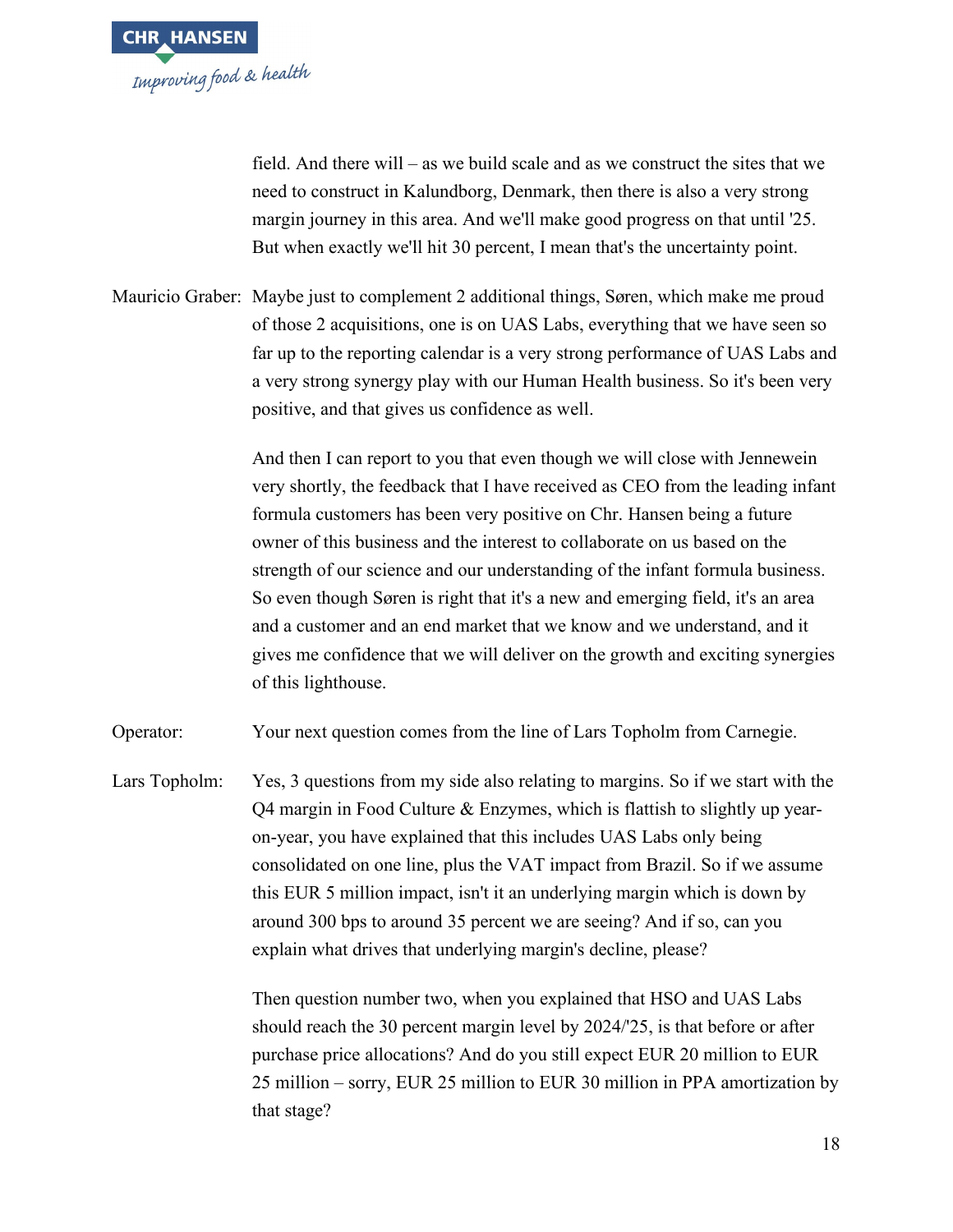

And then a final question, Mauricio, in your introduction, you highlighted that these portfolio changes contributed to growth and to margin trajectory, of course, long term. But you haven't said anything about the growth in the companies you have acquired. So I wonder if you can put some words on the underlying growth in HSO, in UAS Labs and in Jennewein, if not individually, then at least combined. I mean what kind of growth trajectory are we looking at there?

Mauricio Graber: Let me start with that last part of the question, Lars, and then I will pass it to Søren to comment specifically on the Q4 margin for FC&E and the – your questions on the 30 percent by '24/'25.

> So I guess your question is connected also to our guidance in our long-term financial ambition, Lars. I would say our long-term financial ambition that we communicated together, that we communicated with the Capital Markets Day in August, I said I think that's the right long-term guidance to serve us well for the 5-year period of mid- to high-single digits in our underlying EBIT margin expansion over the period. So obviously, in the businesses that we acquire, we look for businesses that, a, are aligned with our microbial and fermentation technology platform; provide a space that has IP, high differentiation, high science. And we believe all of those 3 qualify for that.

> When we look at UAS Labs and HSO, it would be fair to say that their growth had been higher than our average Human Health growth. And therefore, we expect their growth to be accretive to overall portfolio, plus the synergies of combining the 2 companies. So that's why we mentioned that the acquisition of those 2 businesses will be accretive for our growth.

> Now when you look at the business in HMOs and Jennewein, I think we have provided a lot of information. We have mentioned how much the business is today. We have mentioned also what we expect the size of the market to be in 2025, and we have indicated that we expect to have a large share of that business. So obviously, that business will be a business that will expand very fast to reach the EUR 100 million lighthouse during the period. And I hope this provides you a good perspective on how we believe they will be growth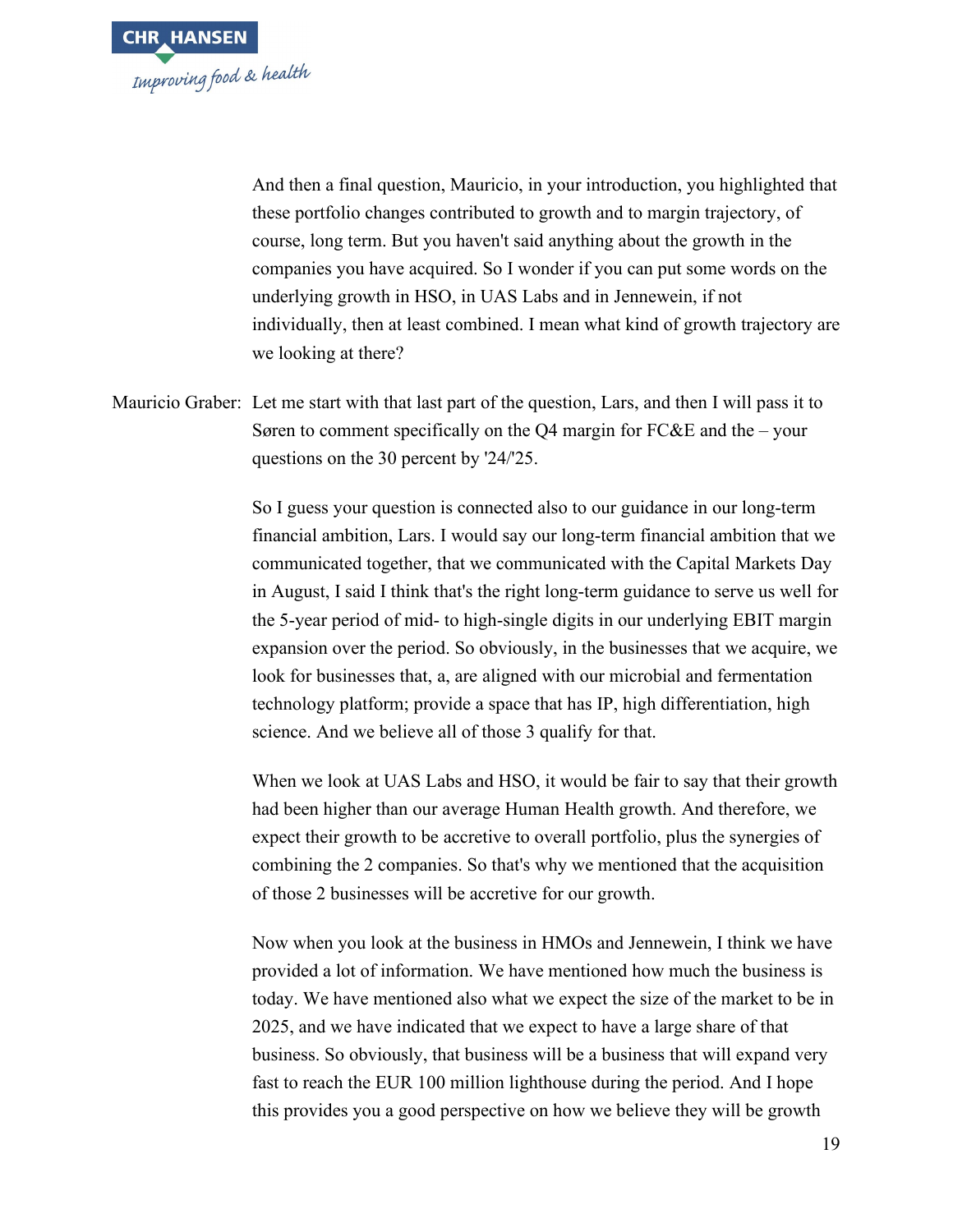

accretive and also reach the EBIT margin of the group, as Søren mentioned during the review. Søren?

Lars Topholm: It certainly does, Mauricio, but just to translate this into black and white statements that even I understand, can you confirm that combined, these 3 should grow in the teens organically if we look at the next couple of years? Is that a fair assumption to make of me?

Søren Westh Lonning: I think when you look at them side-by-side and you weigh them relative to the size they have, with a market growth of 30 percent in Jennewein, we are talking about something where we at least expect to grow over the period and something to that. And that weighs, in the first year, EUR 50 million out of the EUR 130 million to EUR 140 million.

> You have the UAS Labs who have grown double digit over the last couple of years and where we continue to see a strong growth potential, which weighed also quite heavily. And then you have the HSO, which – where we expect the market to grow in that subsegment of women's health of around 15 percent, and that's a smaller weight, but it's also double digits. So I think no matter how we do the math, I think it's very fair to assume that over that period, we expect a double-digit growth in the acquired businesses.

And let me try to address the other questions you have. And I will start with number two, and then maybe we need a little bit of clarification on number one. But on the first one, when we refer to where we see the EBIT margin potential by '25 or beyond, that includes the PPA.

So – and that goes for both Jennewein and the UAS, HSO. So when we say that the UAS had a minus 1 percentage point margin reduction in year 1 on EBIT level, that is – and that is larger when we have divested Natural Colors. And if you add the HSO, then combined UAS Labs and HSO may be to the tune of 1.5 percentage point down on EBIT level in FY '21. That is, to a very large extent, driven by the PPA.

When you then – what we guide by '25, that is still including the PPA. So there's no taking that up. The only thing I just want to – and the same goes for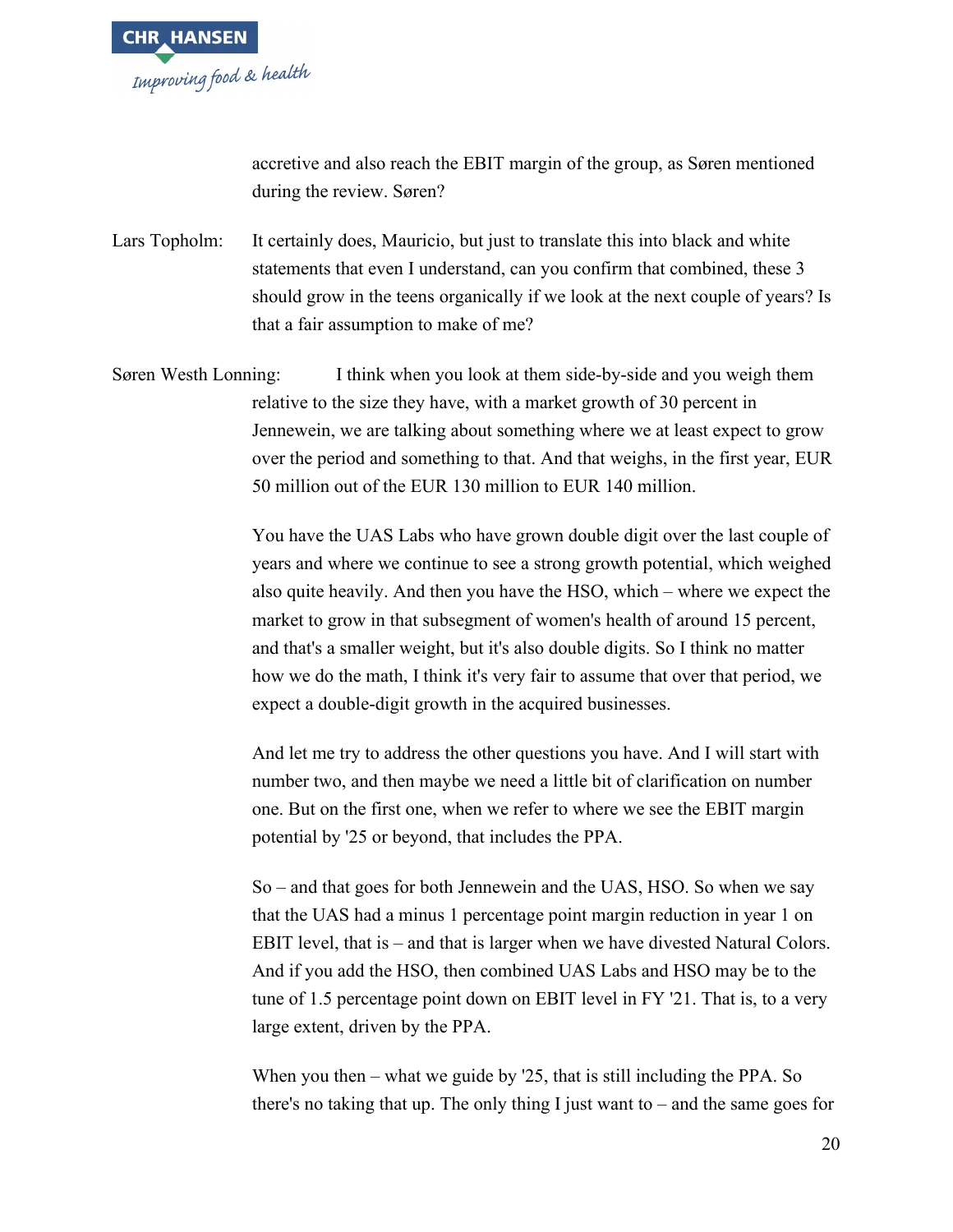

Jennewein. The only thing I want to stress is that the PPA, you can say formally, are still – are not final until 12 months after the acquisition has been done. We don't believe major changes to what we are communicating here. I'm just making the disclaimer that, that is the case and that is how that is normally handled. But we have had multiple auditor firms validate the numbers, so we have a high confidence with them, but they may change marginally over the coming period.

And then let me try to address your first question. And here, just to split a little bit Food Cultures & Enzymes, that's what I understand, your key questions related to really food cultures...

Lars Topholm: Yes, because the majority of your other operating income is in Food Cultures & Enzymes. As I understand, you both have the majority of the Brazilian VAT money and you have UAS Labs consolidated in one line, which, of course, gives a margin boost.

Søren Westh Lonning: Yes. The – just to be clear, that's why I wanted to clarify the Food Cultures & Enzymes. The UAS is moving into Health & Nutrition, so that is not affecting Food Cultures & Enzymes in what is a Health & Nutrition acquisition. And here, you have the dynamics of that, of course, balancing somewhat out with the impairments that we discussed earlier.

> But if you look to the margin drivers in Food Culture & Enzymes, it's true that the Brazilian VAT case gives roughly plus 1 percentage point or slightly above 1 percent in the quarter. And there are some effects from lower expenses due to COVID-19, and there are some operational efficiencies.

> But when you look to what pulls the other way, we have the higher freight costs, and we transport quite a bit. We are air in Food Cultures & Enzymes because a lot of the goods that we have are frozen stored at minus 55, and they need to hit warehouses around the world either at us or customers quite fast. So that is a clear negative in the quarter.

We have an unfavorable product mix, and that reflects that enzymes have had a very strong year also, specifically in Q4; while probiotics, our highest-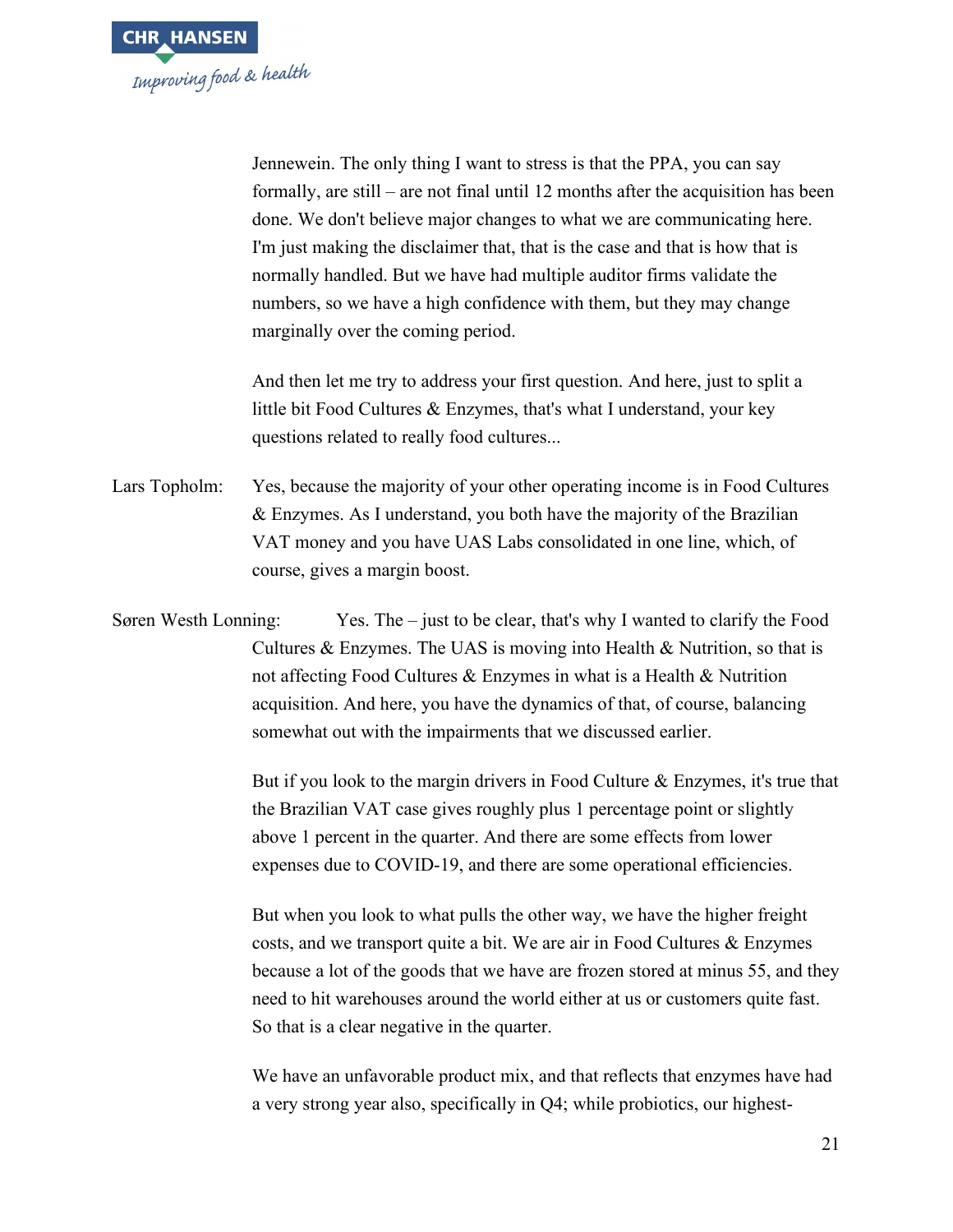

margin category, have had a more tough year. So there is a clear negative impact in product mix this particular year.

And then finally, in Q4, we had a negative impact from currencies to the tune of 0.5 percentage point. And that really reflects that the currency rates started to deteriorate during the Q4. So it was worst in August, and it was much – it was less in June. But on average, it was around 0.5 point down in Food Cultures & Enzymes. So you have some moving pieces, both up and down, that nets out to something that is slightly up in Q4.

Operator: Your next question comes from the line of Heidi Vesterinen.

Heidi Vesterinen: So first one, you talked about destocking by customers in infant formula and FC&E. Is this now behind us as we enter Q1?

> And then another one on China. So I noted that there are some Chinese players now developing their own probiotic strain. They may not be as great as yours, given your long experience, but in reality, it's hard for consumers to tell what the difference is. So could emerging competition have played a role in the slowdown that you are seeing in China? And is this a risk that you've been thinking about? Or can you rule it out?

And then the last question, I recently read something about various financial institutions calling for a curb to funding factory farms. Given the recent pandemic and concerns about the animal industry, would a move to reduce factory farming be positive or negative for Chr. Hansen? What is your current exposure, please?

Mauricio Graber: So Heidi, thanks for the questions. I think on destocking, if you remember, in Q3, we mentioned that we had customers building up safety stocks and that I would expect those safety stocks to only decline slowly as more confidence is being built on the global supply chain resiliency. And I was very specific about talking that with the customers for many, many years, the supply chain had all been about productivity, productivity, productivity, and it now has shifted to reliability, reliability, reliability.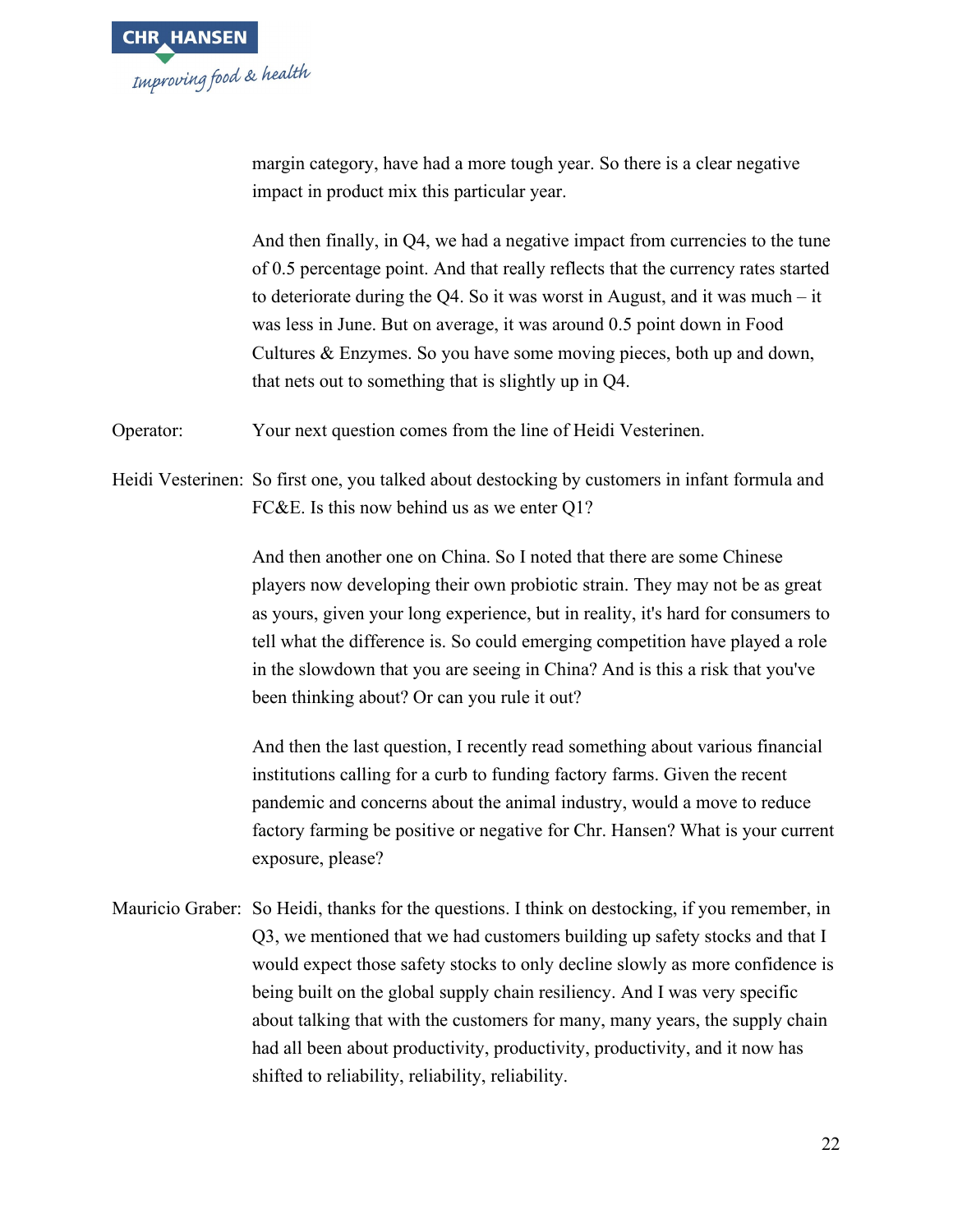

We saw in  $O4$ , as I said, a reversal of some of those safety stocks. I don't think it's totally out of the system, to be honest. I think our customers are still operating at a slightly higher comfort level given that we still see disruption of the global pandemic. So I don't think there will be a huge deceleration because of that, but I still believe there's some higher level of safety inventory at the customer levels, which obviously is difficult to quantify.

To your questions on probiotics in China, by the way, it's always been the case that there has been probiotics from other customers. Probably the best example should be Japan, where that has been the case for decades. So I think this is an area that is being totally overplay. I think it's great to see some of the Chinese customers having some of their probiotics. But when you think about global scale, science, consumer benefits, our cost efficiency of producing probiotics, I mean this is something that we monitor.

But I just think it's being highlighted as a larger challenge than what it is today. In some cases, if there have been successful probiotic developments, we have also proven to be the best and most efficient manufacturer of those probiotics in the future. So to a large extent, I see this as also potential opportunity.

Your last question, Heidi, is difficult to answer. I think overall, what I would say, the biggest trend for us in animal health is the continuing awareness of the overuse of antibiotics and the impact of antibiotic-resistant bacteria in human. And therefore, all of the trends that we see in animal farming basically favor the use of probiotics in feed as a natural way to contribute to healthy animal protein.

- Heidi Vesterinen: Is it possible to get an estimate of your exposure to factory farming? Would it be most of animal health?
- Mauricio Graber: We would have to get back to you, Heidi, on that. I don't have that top of mind. Maybe we'll discuss that a little bit off-line with Martin and try to give you more granularity on that, if that's OK.

Heidi Vesterinen: That's fine.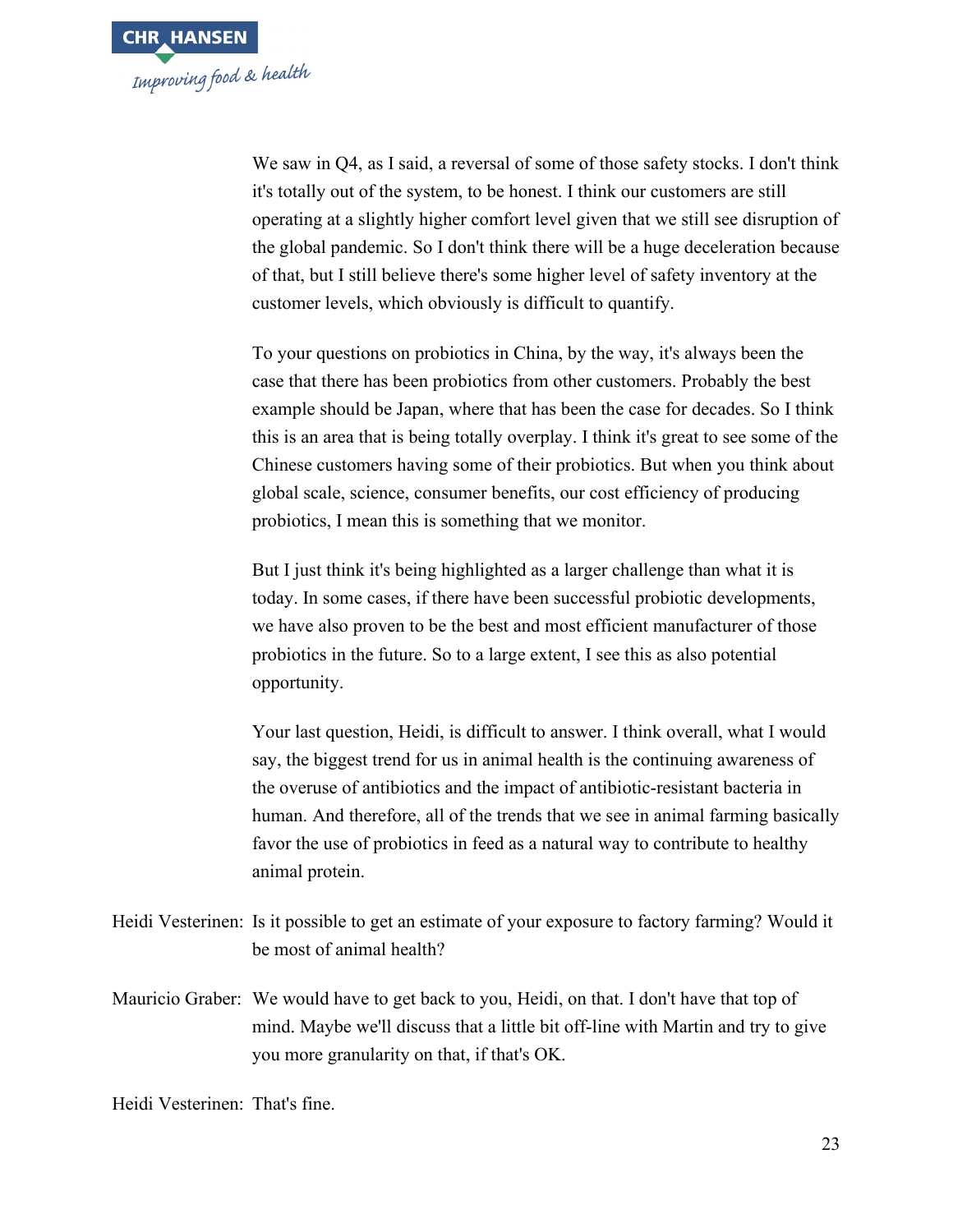

| Operator:            | Your next question comes from the line of James Targett from Berenberg.                                                                                                                                                                                                                                                                                                                                     |
|----------------------|-------------------------------------------------------------------------------------------------------------------------------------------------------------------------------------------------------------------------------------------------------------------------------------------------------------------------------------------------------------------------------------------------------------|
| James Targett:       | Three ones from me. Just firstly, on Plant Health, obviously, as expected, big<br>growth in the fourth quarter. Could you just talk a little bit about the outlook<br>for '21, particularly if there's any phasing we should be aware of, new<br>countries, new country launch, new customer launches, et cetera?                                                                                           |
|                      | And then secondly, on probiotics in Food Cultures & Enzymes, obviously, the<br>strong demand you've been seeing in probiotics in the dietary supplement or<br>Human Health category. Are you seeing signs maybe outside of China that<br>this is starting to translate into sort of high growth in probiotics in everyday<br>food and beverage products?                                                    |
|                      | And then finally, on the margin, just in the light of all the acquisitions, can<br>you just confirm the base figure that you're benchmarking, so you're basing<br>your margin expansion through '25 on?                                                                                                                                                                                                     |
|                      | Mauricio Graber: Søren, you want to start with the margin expansion and I'll comment on the<br>others?                                                                                                                                                                                                                                                                                                      |
| Søren Westh Lonning: | Yes. So the base number that we are comparing to in our long-term<br>financial ambitions for both margin, free cash flow and also our organic<br>growth, that is our financial year '19 because when we had the Capital Market<br>Day and the strategy launch, that was the, you can say, the fixed point in terms<br>of the last fully closed and realized results. So it is compared to those<br>numbers. |
|                      | So when you measure organic growth, that's against '19 on average. When we<br>also look at the margin, then we have said underlying margin expansion, net<br>of the portfolio changes and net of currency, and that's also relative to our FY<br>'19 where we delivered 29.6 percent EBIT margin.                                                                                                           |
|                      | Mauricio Graber: Just to comment on the other 2 questions. So probiotics in Food Cultures $\&$<br>Enzymes and in food and beverages, so I would say it's interesting because the                                                                                                                                                                                                                            |

pipeline and the number of projects for probiotics in dairy and in food and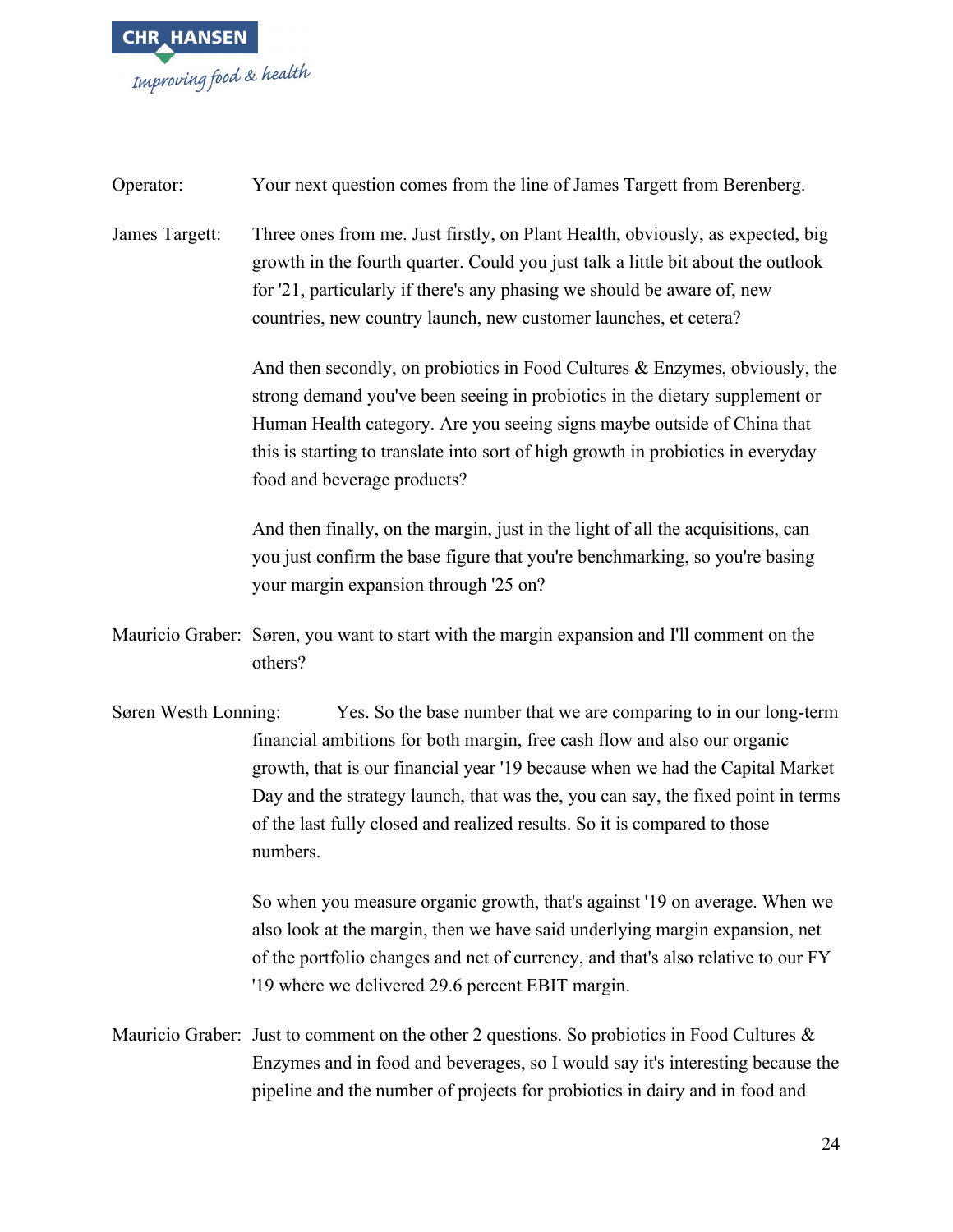

beverage products is very high. And that gives me confidence that the level of consumer interest and the level of customer engagement is very high.

We have, however, seen a low number of new product launches. So let's say the potential of that is yet still to materialize. We have seen some launches in dairy. We have seen some launches in fermented beverages, and we have seen some launches in bars and cereals. But this is an area where I think the combined strength of the probiotic portfolio that we now have between Chr. Hansen, UAS Labs and HSO will provide further strength.

Now on Plant Health, I will comment and maybe, Søren, you complement if I miss anything, but the journey on Plant Health, we have basically said we need to move from the successful launch of sugarcane in Brazil where we continue to gain acreage, by the way, into soy and other crops and into other markets' numbers in like the U.S. being the next market, while also signing up some of the new partnerships that we will have for markets outside the Americas. We are making pretty good progress in all of those 3 areas.

Now as we reported in Q3, the soy planting season in Brazil was a little bit disappointing. We have learned the lessons from that and taking corrective actions to make it stronger. The collaboration with our partner, FMC, in the U.S. market is ongoing, and we expect to see commercial revenues on the next financial year. And we are also advancing with our new partnerships even though we have already mentioned that we will not communicate the new partnerships until the products are ready to launch because that would prove to be more effective from a commercial perspective.

Søren Westh Lonning: And maybe more specifically on the growth expectation for '21, I mean we do expect a strong double-digit organic growth in Plant Health. So that's what we expect at this point in time. And we also believe that the growth pattern will be more – somewhat more evenly distributed in the coming years as opposed to what we have reported in FY '20, where we had 3 quarters with negative growth and then an extremely strong Q4. We do believe that the timing will be more evenly distributed in FY '21.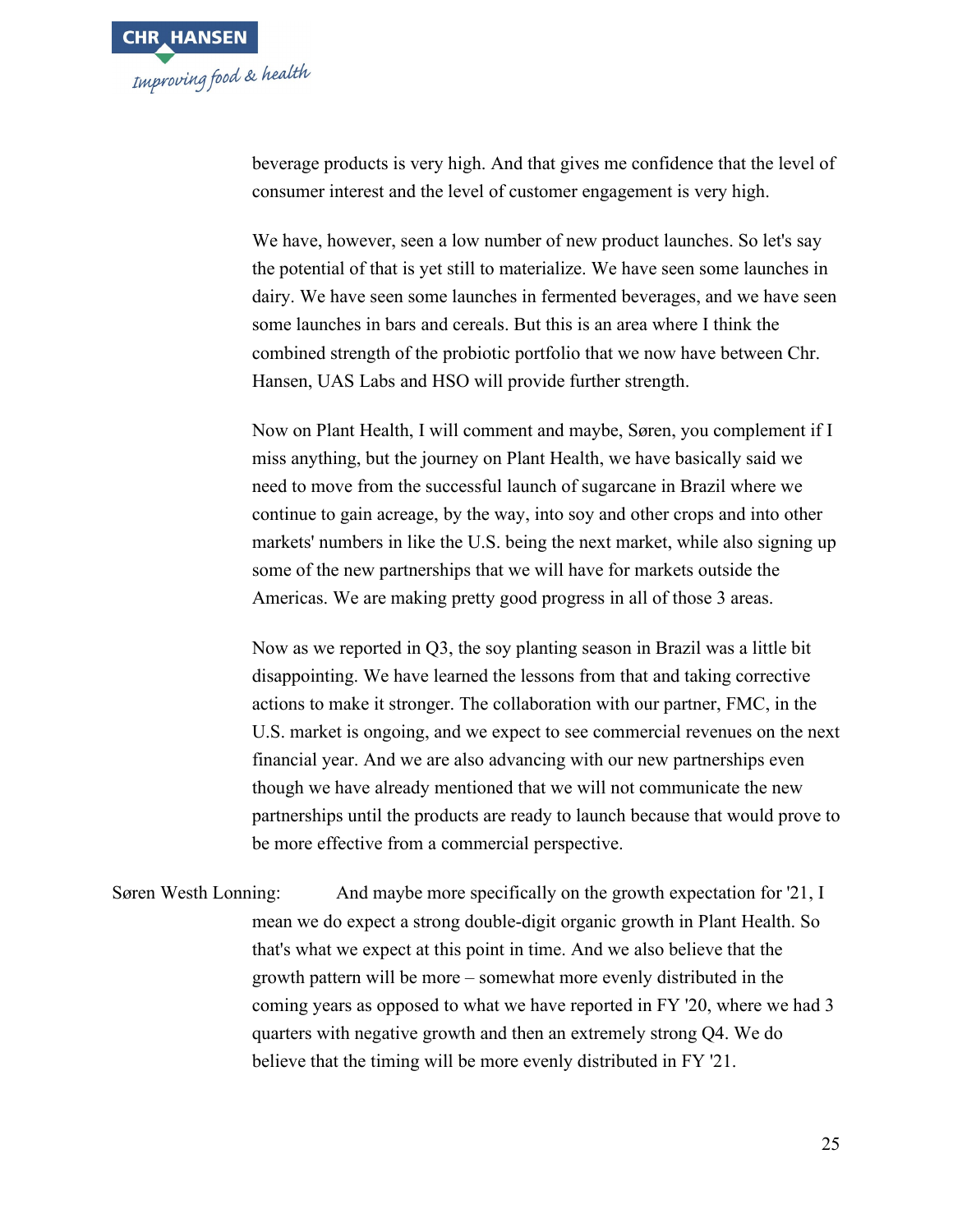

Operator: Your next question comes from the line of Annette Lykke from Handelsbanken.

Annette Lykke: So first of all, reaching the high growth of, yes, 30 percent or so for Jennewein, could you share with us what is needed – is part of the reason why you see only in a longer term better improvement of the margins, is that due to investments in the front line or in new products that you think has to be modificated or anything like that? And then my other question would be on the bioprotection on the third generation. Where do we stand on this?

Mauricio Graber: Excellent. Thanks for your questions. So HSO – so on the HMO questions and Jennewein, I think the most important element that will drive the growth of HMOs would be deep penetration of HMOs into the infant formula solutions. And you know that HMOs are on trend with the premiumization of infant formula, and therefore, we are confident that we're playing to the right trends on the growth.

> Now when you talk about the margin, I guess the biggest thing for the margin improvement is really building up the capacity in Kalundborg in the manufacturing facility so that we are able to have the, let's say, latest Chr. Hansen technology to produce the cost in use that drives the margin and delivers the productivity and the yield that we need for that improvement. And therefore, it's all about building volume and building the manufacturing process.

Søren, you want to comment before I go to bio-p?

Søren Westh Lonning: Yes. I think just worth mentioning that the penetration of HMO in infant formula today is around 5 percent or even less than that. So there is a very strong penetration game as more and more infant formula is expected to include HMO. Basically, this is the missing ingredient to create a product that mirrors what nature created in mother's milk. So we do believe that the penetration will increase quite significantly.

> The other part is the dosage element. Today, the 5 percent or less than 5 percent, the dosage is not at a natural doses level. It's lower, so there's also an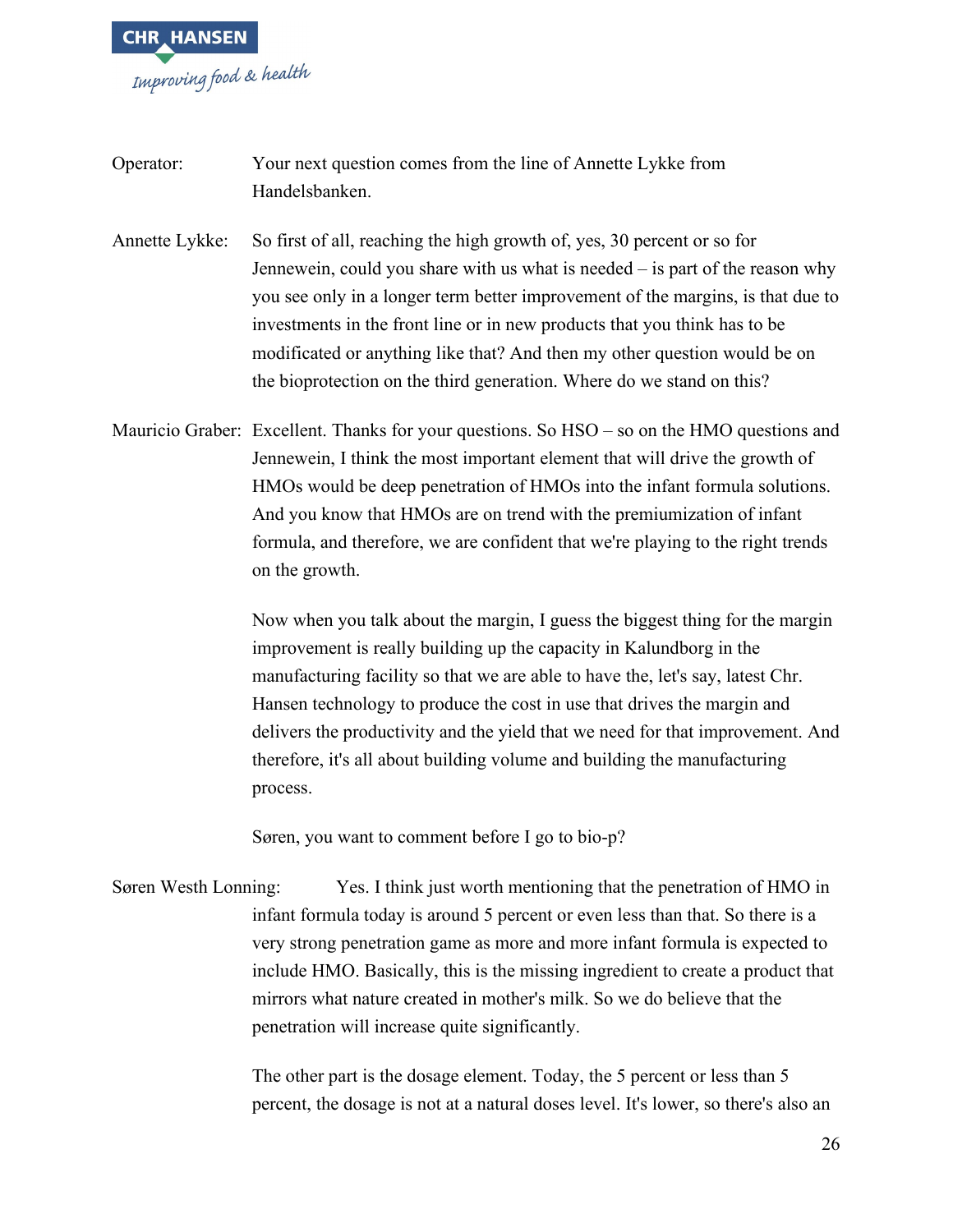

element of how will that development over time and will we hit a doses level that is more in line with the construct of nature. So when you look to that, it's very market growth driven, and we need to tap into and help shape that market basically because it's not a market that fully exists today, but where we will shape that through penetration and through the right solution that creates the right dose solutions.

- Annette Lykke: Yes. But when saying that the segment then to sort of educate or fertilize that market, does that mean you have to conduct a lot of studies? Or do you need to make some product modifications, i.e., to get, for example, the dosing of potency, et cetera?
- Mauricio Graber: No, I would say, Annette, the 6 HMOs that have been already developed by Jennewein and the combination of those HMOs are ready to be commercialized. And by the way, remember in our communication about the acquisition of Jennewein, we said that a lot of the production that we're building in Kalundborg is already confirmed with customer agreements. So this is more about the execution of us producing the volume and the quantities that we have.

And I think if you look at some of the HMO – some of the infant formula products that are today in the markets with HMO, they are all prominently displaying with HMO on the front panel. So this will be an ingredient that will have a very strong proposition for consumers and for mothers closing the gap, as Søren said, between an infant formula and breastfeeding.

Therefore, there's  $-$  if you're trying to ask, is there a technology risk? Do we still need to invent or adjust these HMOs? No. The business that we acquire is already producing today and supplying to customers even if in lower quantities and with not, let's say, the industrial scale that we will need in the future.

Moving on to your question on bioprotection, an exciting year. I think I cannot say in which quarter, but we're definitely planning on launching bio-p third generation during the fiscal year '21. And I know that our R&D team and our commercial organization are highly focused on delivering on that.